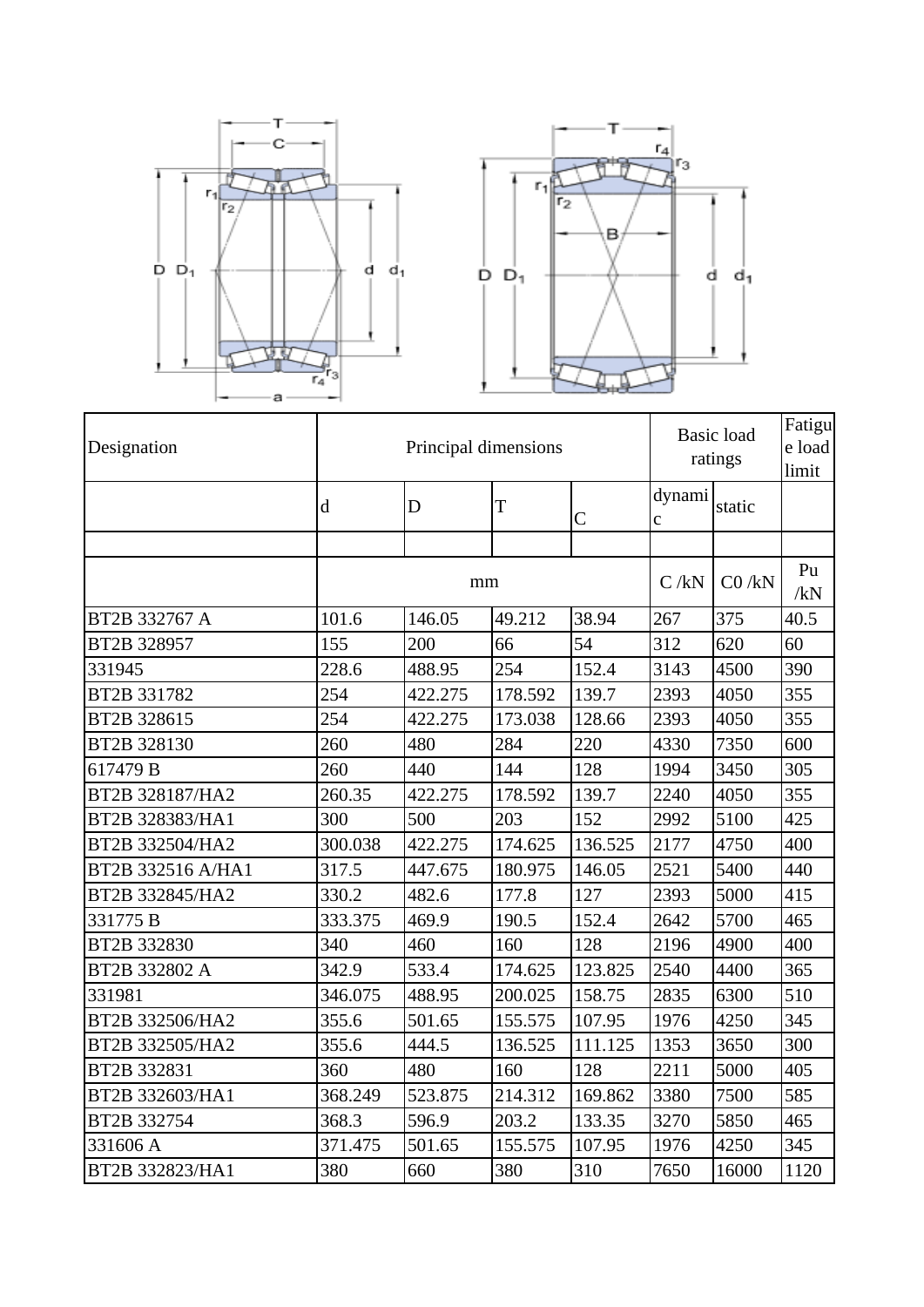| BT2B 328020        | 380     | 520      | 148     | 112     | 2289  | 4500   | 365  |
|--------------------|---------|----------|---------|---------|-------|--------|------|
| 331197 A           | 384.175 | 546.1    | 222.25  | 177.8   | 3724  | 8300   | 640  |
| BT2-8143/HA1       | 400.051 | 540      | 170     | 135     | 2600  | 6300   | 490  |
| BT2B 328389        | 406.4   | 539.75   | 142.875 | 101.6   | 1817  | 4400   | 345  |
| 331656             | 415.925 | 590.55   | 244.475 | 193.675 | 4175  | 9650   | 720  |
| BT2B 332604/HA1    | 431.8   | 571.5    | 155.575 | 111.125 | 1145  | 5100   | 405  |
| BT2B 332237 A/HA1  | 431.8   | 571.5    | 192.088 | 146.05  | 2847  | 6950   | 530  |
| BT2B 332176 A      | 447.675 | 635      | 257.175 | 206.375 | 4400  | 11000  | 800  |
| 331657             | 479.425 | 679.45   | 276.225 | 222.25  | 5010  | 12700  | 915  |
| 331605 B           | 498.475 | 634.873  | 177.8   | 142.875 | 2750  | 7350   | 540  |
| BT2B 332605 A/HA1  | 501.65  | 711.2    | 292.1   | 231.775 | 5500  | 13700  | 980  |
| 614995             | 508     | 838.2    | 304.8   | 222.25  | 6440  | 14000  | 980  |
| BT2B 332761        | 520.7   | 736.6    | 186.502 | 114.3   | 3030  | 6700   | 500  |
| BT2B 332446        | 536.575 | 761.873  | 311.15  | 247.65  | 6270  | 16000  | 1100 |
| 331640 A           | 558.8   | 736.6    | 225.425 | 177.8   | 4290  | 11600  | 815  |
| BT2B 332447        | 571.5   | 812.8    | 333.375 | 263.525 | 6440  | 16000  | 1080 |
| 331576 B           | 602.945 | 787.4    | 206.375 | 158.75  | 4020  | 10600  | 750  |
| 614609             | 609.6   | 812.8    | 190.5   | 146.05  | 3580  | 8800   | 640  |
| BT2B 332448        | 609.6   | 787.4    | 206.375 | 158.75  | 4020  | 10600  | 750  |
| 331500             | 609.6   | 820      | 206.375 | 158.75  | 4020  | 10600  | 750  |
| BT2B 332493/HA4    | 635     | 990.6    | 339.725 | 212.725 | 8090  | 16000  | 1060 |
| 331290             | 685.8   | 876.3    | 200.025 | 152.4   | 3910  | 11000  | 750  |
| BT2B 328028/HA1    | 711.2   | 914.4    | 190.5   | 139.7   | 3800  | 9650   | 670  |
| 331554 A           | 723.9   | 914.4    | 187.325 | 139.7   | 3800  | 9650   | 670  |
| BT2B 331554 B/HA1  | 723.9   | 914.4    | 187.325 | 139.7   | 3800  | 9650   | 670  |
| 331780 A           | 762     | 965.2    | 187.325 | 133.35  | 3580  | 9800   | 670  |
| <b>BT2B 332764</b> | 774.7   | 965.2    | 187.325 | 133.35  | 3580  | 9800   | 670  |
| BT2B 332625        | 774.962 | 1016     | 266.7   | 209.55  | 6440  | 17000  | 1100 |
| 331291 B           | 812.8   | 1016     | 190.5   | 146.05  | 3580  | 10200  | 680  |
| BT2B 328371/HA6    | 812.8   | 1066.8   | 190.5   | 146.05  | 3580  | 10200  | 680  |
| BT2B 332494/HA5    | 863.6   | 1371.6   | 469.9   | 285.75  | 14700 | 32000  | 1930 |
| BT2B 332501/HA5    | 914.4   | 1066.8   | 139.7   | 101.6   | 2600  | 8000   | 520  |
| BT2B 332501 A/HA4  | 914.4   | 1066.8   | 139.7   | 101.6   | 2600  | 8000   | 520  |
| BT2B 328304/HA4    | 939.8   | 1270     | 457.2   | 317.5   | 9680  | 29000  | 1700 |
| BT2B 332756/HA5    | 1120    | 1480     | 400     | 296     | 13400 | 38000  | 2120 |
| BT2B 332780/HA5    | 1160    | 1540     | 400     | 290     | 14200 | 38000  | 2160 |
| BT2B 328339/HA4    | 1250    | 1500     | 250     | 190     | 7370  | 22400  | 1320 |
| BT2B 332495/HA5    | 1320.8  | 1727.2   | 412.75  | 254.08  | 14000 | 40500  | 2240 |
| BT2B 328310/HA4    | 1562.1  | 1806.575 | 279.4   | 196.85  | 7210  | 28000  | 1500 |
| BT2B 332496/HA4    | 1778    | 2159     | 393.7   | 266.7   | 15400 | 53000  | 2700 |
| BT2B 332497/HA4    | 2133.6  | 2819.4   | 742     | 457.2   | 34700 | 108000 | 5000 |
| BT2B 332673/HA4    | 2184.4  | 2527.3   | 304.8   | 165.1   | 9350  | 37500  | 1900 |
| BT2-8020           | 2616.2  | 3048     | 381     | 209.55  | 12300 | 53000  | 2450 |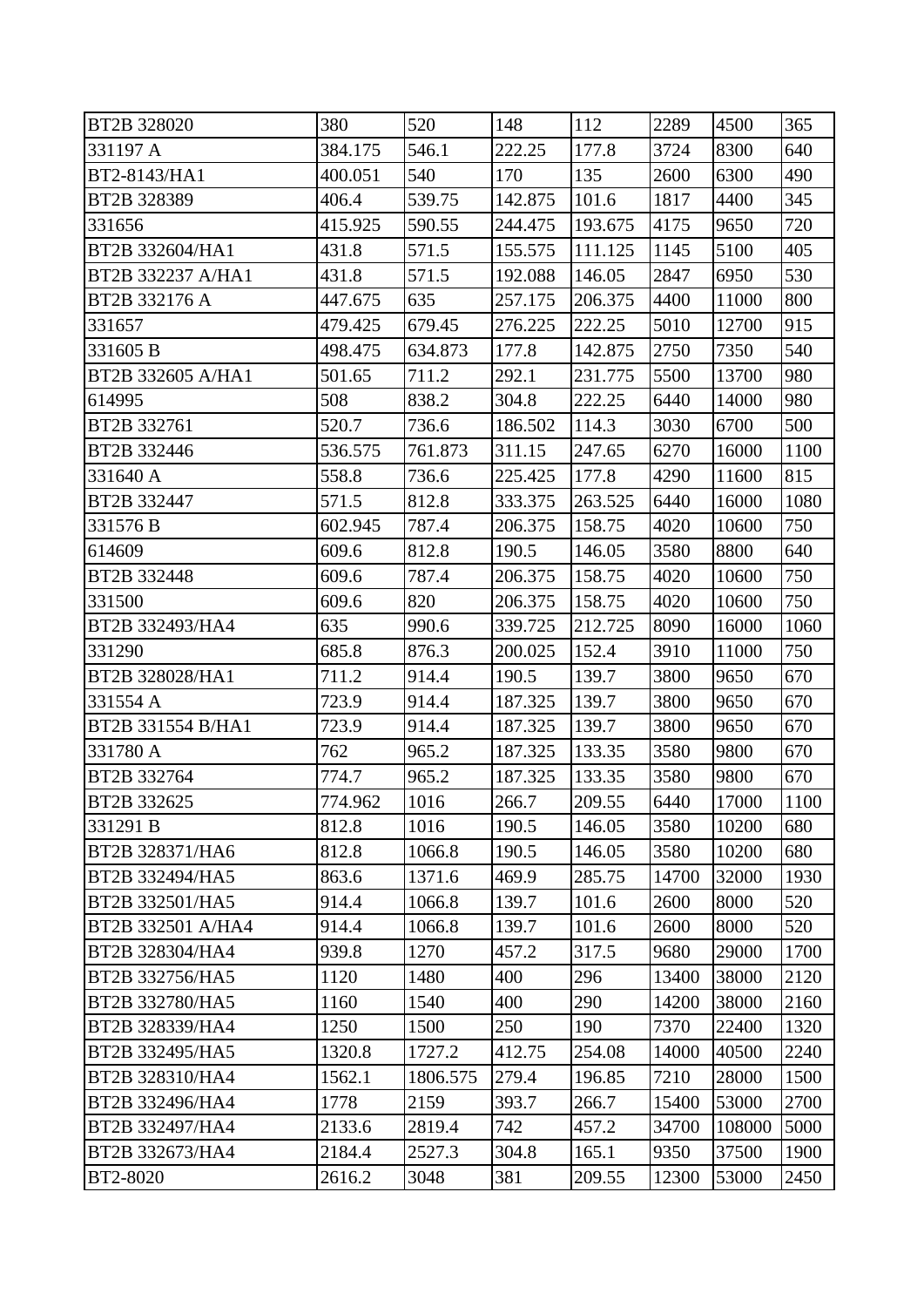| BT2-8019           | 3378.2  | 3835.4  | 393.7   | 203.2   | 15100 | 63000  | 2800 |
|--------------------|---------|---------|---------|---------|-------|--------|------|
| BT2B 334004        | 3811    | 4216.4  | 419.1   | 274.7   | 19400 | 108000 | 4400 |
| BT2B 332683/HA1    | 203.2   | 368.3   | 158.75  | 152.4   | 1985  | 3350   | 305  |
| <b>BT2B 332931</b> | 240     | 480     | 220     | 200     | 3615  | 5500   | 465  |
| BT2B 332536/HA1    | 254     | 438.15  | 165.1   | 165.1   | 2685  | 4250   | 365  |
| 332168             | 300     | 440     | 105     | 105     | 1076  | 2040   | 180  |
| 331951             | 300.038 | 422.275 | 150.812 | 150.812 | 2177  | 4750   | 400  |
| BT2B 332685/HA1    | 303.212 | 495.3   | 263.525 | 263.525 | 4919  | 9800   | 750  |
| 332068             | 305.033 | 560     | 200     | 200     | 1677  | 5300   | 430  |
| BT2B 334087/HA3    | 305.033 | 560     | 199.263 | 200     | 1677  | 5300   | 430  |
| BT2-8006/HA3VA901  | 305.07  | 500     | 220     | 220     | 1478  | 5200   | 425  |
| 332169 AA          | 305.07  | 500     | 200     | 200     | 2734  | 5200   | 425  |
| 331617             | 305.07  | 560     | 199.237 | 199.237 | 3102  | 5300   | 430  |
| 332169 A           | 305.07  | 500     | 200     | 200     | 2734  | 5200   | 425  |
| BT2B 334110/HA3    | 305.07  | 524     | 200     | 200     | 2734  | 5200   | 425  |
| BT2B 328699 G/HA1  | 317.5   | 422.275 | 128.588 | 128.588 | 1785  | 4150   | 345  |
| BT2B 334152/HA3    | 320     | 500     | 185     | 185     | 2734  | 5200   | 425  |
| BT2-8017/HA3       | 320     | 515     | 160     | 160     | 2381  | 4400   | 365  |
| BT2B 332871/HA4    | 333.375 | 469.9   | 166.688 | 231.775 | 2642  | 5700   | 465  |
| BT2B 328695 A/HA1  | 333.375 | 469.9   | 166.688 | 166.688 | 2642  | 5700   | 465  |
| 331713 A           | 342.9   | 533.4   | 139.7   | 146.05  | 1373  | 4400   | 365  |
| 331713 B           | 342.9   | 533.4   | 139.7   | 146.05  | 1373  | 4400   | 365  |
| 332240 A           | 343.052 | 457.098 | 122.238 | 122.238 | 1610  | 3400   | 280  |
| BT2B 332913/HB1    | 346.075 | 488.95  | 104.775 | 95.25   | 675   | 2750   | 228  |
| BT2B 328410 C/HA1  | 346.075 | 488.95  | 174.625 | 174.625 | 2835  | 6300   | 510  |
| 331527 C           | 346.075 | 488.95  | 174.625 | 174.625 | 2835  | 6300   | 510  |
| BT2-8000/HA3       | 360     | 560     | 160     | 160     | 2556  | 4650   | 390  |
| 331729             | 360     | 680     | 330     | 300     | 7210  | 13400  | 980  |
| 331905             | 368.3   | 596.9   | 165.1   | 158.75  | 3080  | 5850   | 465  |
| BT2B 331836        | 368.3   | 523.875 | 185.738 | 185.738 | 3380  | 7500   | 585  |
| BT2B 332468 A/HA1  | 368.3   | 523.875 | 185.738 | 185.738 | 3380  | 7500   | 585  |
| BT2-8009/HA3       | 380     | 560     | 200     | 200     | 1617  | 6550   | 520  |
| BT2B 328580/HA1    | 384.175 | 546.1   | 193.675 | 193.675 | 3724  | 8300   | 640  |
| 331158 A           | 384.175 | 546.1   | 193.675 | 193.675 | 3724  | 8300   | 640  |
| BT2B 331837        | 384.175 | 546.1   | 193.675 | 193.675 | 3724  | 8300   | 640  |
| BT2B 328035/HA1    | 385.762 | 514.35  | 152.4   | 152.4   | 2290  | 6000   | 465  |
| BT2-8010/HA3VA901  | 386     | 574     | 220     | 220     | 2967  | 6550   | 510  |
| BT2B 334045/HA3    | 390     | 548     | 180     | 180     | 2550  | 5850   | 455  |
| BT2-8014/HA3VA901  | 390     | 615.95  | 220     | 220     | 2750  | 6550   | 510  |
| BT2B 328896/HA3    | 390     | 570     | 200     | 200     | 2967  | 6550   | 510  |
| BT2B 328705/HA1    | 390     | 546.1   | 141.288 | 141.288 | 2339  | 5100   | 405  |
| BT2B 328934/HA3    | 390     | 590     | 200     | 200     | 2967  | 6550   | 510  |
| BT2-8011/HA3VA901  | 390     | 570     | 220     | 220     | 2967  | 6550   | 510  |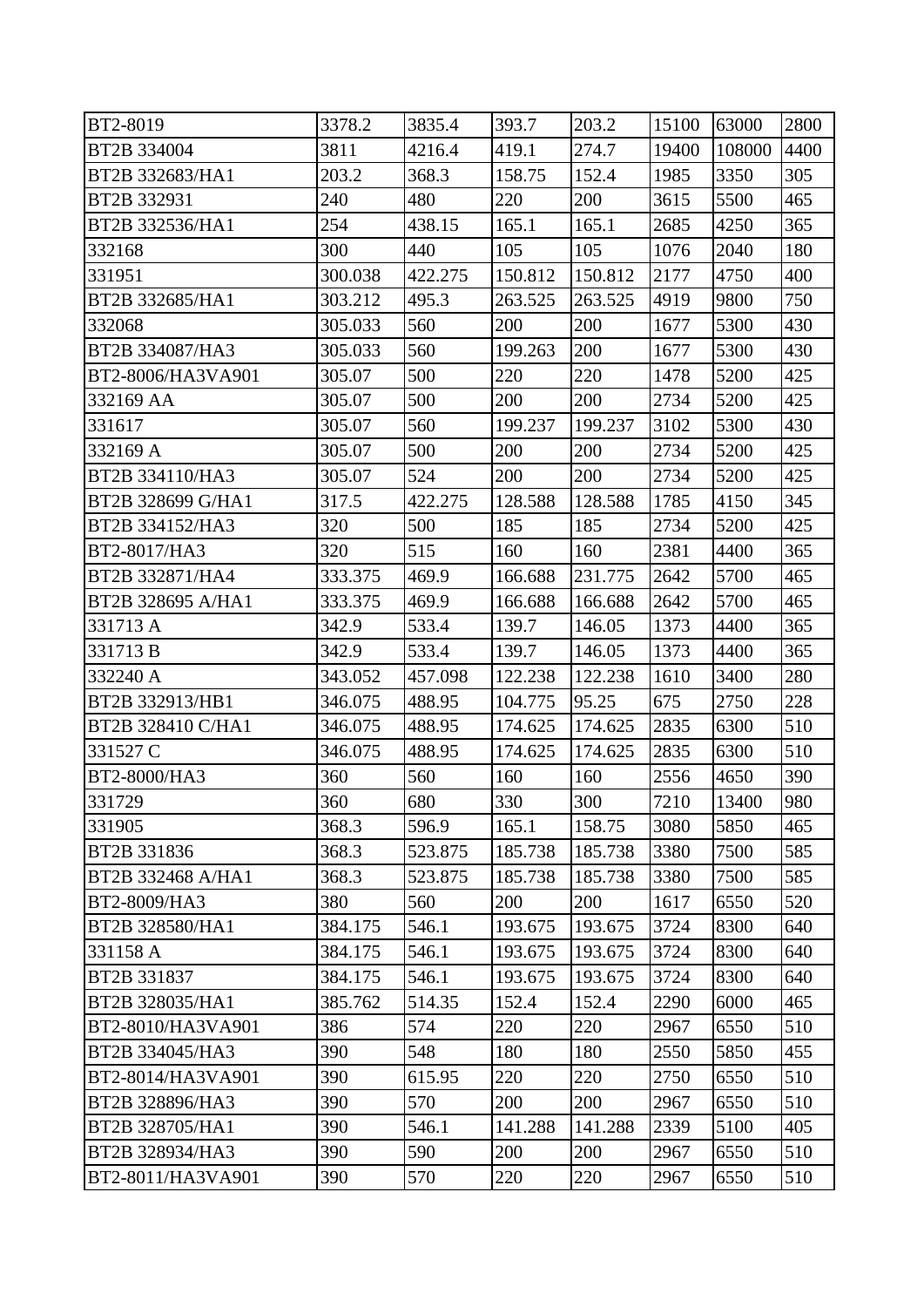| 332167                 | 400     | 650     | 240     | 240     | 3910 | 8150  | 620  |
|------------------------|---------|---------|---------|---------|------|-------|------|
| BT2B 332167 C/HA3      | 400     | 650     | 240     | 240     | 3910 | 8150  | 620  |
| BT2B 334024/HA3        | 406.4   | 566.1   | 150     | 150     | 1963 | 4750  | 375  |
| BT2B 334085 A/HA1VA928 | 406.4   | 546.1   | 164.275 | 164.275 | 1973 | 4250  | 345  |
| BT2B 334085/HA1VA901   | 406.4   | 546.1   | 164.275 | 164.275 | 1973 | 4250  | 345  |
| BT2B 331840 G/HA1C150  | 406.4   | 546.1   | 138.113 | 138.113 | 2200 | 5100  | 405  |
| BT2B 331840 C/HA1      | 406.4   | 546.1   | 138.113 | 138.113 | 2339 | 5100  | 405  |
| BT2B 328466/HA1        | 408.4   | 546.1   | 150     | 125     | 1963 | 4750  | 375  |
| BT2B 334068/HA1VA901   | 408.4   | 546.1   | 152     | 160     | 1603 | 3450  | 285  |
| BT2B 328874/HA1        | 408.4   | 546.1   | 120     | 98      | 1603 | 3450  | 285  |
| 331714 B               | 409.575 | 546.1   | 161.925 | 161.925 | 2669 | 6550  | 500  |
| BT2B 328283/HA1        | 415.925 | 590.55  | 209.55  | 209.55  | 4175 | 9650  | 720  |
| 331445                 | 415.925 | 590.55  | 209.55  | 209.55  | 4175 | 9650  | 720  |
| BT2-8016/HA3           | 420     | 620     | 200     | 200     | 2970 | 7200  | 560  |
| BT2B 334013/HA1        | 430     | 535     | 84      | 84      | 1080 | 3000  | 240  |
| BT2-8013/HA3VA901      | 440     | 615.95  | 220     | 220     | 2120 | 5100  | 400  |
| BT2B 334069/HA3        | 445     | 620     | 160     | 160     | 2120 | 5100  | 400  |
| BT2B 334113/HA3VA901   | 445     | 620     | 180     | 180     | 2120 | 5100  | 400  |
| BT2B 332911 B/HB1      | 447.675 | 635     | 223.838 | 223.838 | 4400 | 11000 | 800  |
| BT2B 332911 C/HA1      | 447.675 | 635     | 223.838 | 223.838 | 4400 | 11000 | 800  |
| 331562                 | 447.675 | 635     | 223.838 | 223.838 | 4400 | 11000 | 800  |
| BT2B 328523/HA1        | 450     | 595     | 178     | 178     | 3169 | 8150  | 610  |
| BT2B 334030/HA1        | 460     | 680     | 180     | 180     | 3140 | 6950  | 530  |
| BT2B 328876/HA1        | 460     | 680     | 180     | 180     | 3140 | 6950  | 530  |
| BT2-8215               | 464     | 615     | 150     | 136     | 2160 | 5850  | 440  |
| BT2B 328361/HA1        | 464     | 615.95  | 150     | 136     | 2160 | 5850  | 440  |
| BT2B 334100/HA3        | 480     | 660     | 150     | 150     | 1760 | 5200  | 390  |
| BT2B 334112/HA3        | 482     | 640     | 160     | 160     | 1760 | 5200  | 390  |
| BT2B 334111/HA3VA901   | 482     | 640     | 160     | 160     | 1720 | 4250  | 340  |
| BT2-8142/HA3           | 482.6   | 733.425 | 190     | 190     | 2860 | 8300  | 600  |
| BT2B 331848            | 489.026 | 634.873 | 152.4   | 152.4   | 2750 | 7350  | 540  |
| BT2B 328381/HA1        | 491     | 634.873 | 148     | 128     | 1900 | 5300  | 405  |
| 331676 A               | 500     | 730     | 280     | 280     | 6600 | 15600 | 1100 |
| 331182 A               | 501.65  | 711.2   | 250.825 | 250.825 | 5500 | 13700 | 965  |
| 331182                 | 501.65  | 711.2   | 250.825 | 250.825 | 5500 | 13700 | 965  |
| BT2B 332547/HA1        | 501.65  | 673.1   | 184.15  | 184.15  | 3910 | 9650  | 720  |
| 617670                 | 510     | 733.5   | 200.025 | 200.025 | 3580 | 8500  | 630  |
| 332171                 | 510.13  | 800     | 285     | 285     | 5610 | 12700 | 900  |
| BT2B 334009/HB1        | 519.112 | 736.6   | 258.762 | 258.762 | 6050 | 15600 | 1080 |
| BT2B 332662/HB1        | 519.113 | 736.6   | 258.762 | 258.762 | 6050 | 15600 | 1060 |
| BT2B 332662 B/HB1      | 519.113 | 736.6   | 258.762 | 258.762 | 6050 | 15600 | 1060 |
| BT2-8001/HA3           | 520     | 660     | 140     | 140     | 2050 | 5700  | 425  |
| BT2B 334041/HA3        | 520     | 715     | 180     | 180     | 2860 | 8300  | 600  |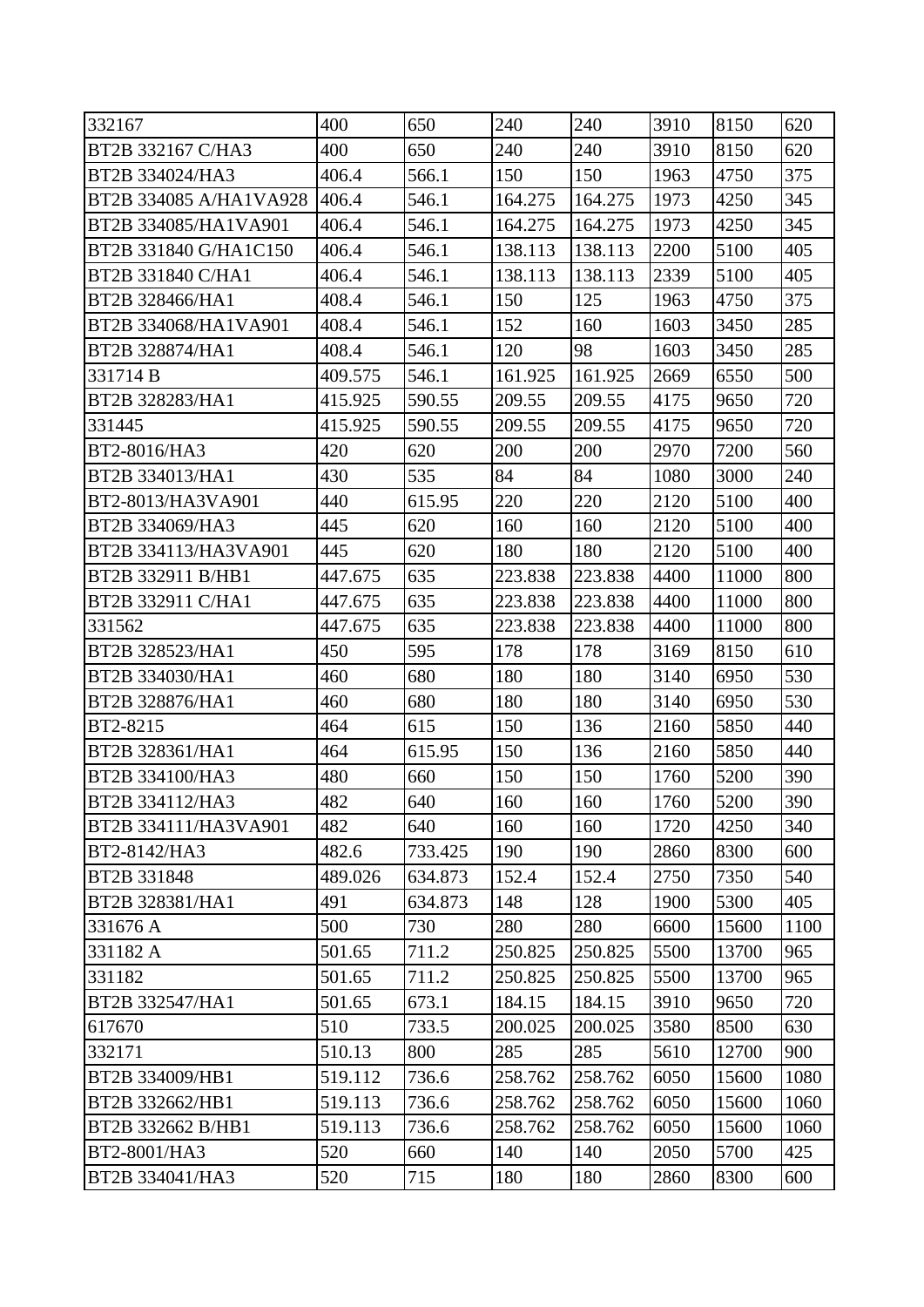| BT2B 328359/HA1    | 522     | 690     | 180     | 160     | 2860  | 8300  | 600  |
|--------------------|---------|---------|---------|---------|-------|-------|------|
| 331682             | 536.575 | 761.873 | 269.875 | 269.875 | 6270  | 16000 | 1100 |
| 331607 B           | 558.8   | 736.6   | 196.85  | 196.85  | 4290  | 11600 | 815  |
| 331607 A           | 558.8   | 736.6   | 196.85  | 196.85  | 4290  | 11600 | 815  |
| BT2B 332626/HA7    | 560     | 820     | 242     | 242     | 5010  | 11400 | 815  |
| BT2B 331854 C/HA1  | 571.5   | 812.8   | 285.75  | 285.75  | 7210  | 18000 | 1200 |
| BT2B 331476 AG/HA1 | 571.5   | 812.8   | 285.75  | 285.75  | 7210  | 18000 | 1200 |
| BT2B 331854/HA1    | 571.5   | 812.8   | 285.75  | 285.75  | 7210  | 18000 | 1200 |
| 331677             | 580     | 830     | 280     | 280     | 6820  | 16600 | 1120 |
| BT2B 331858/HA1    | 609.6   | 787.4   | 171.45  | 171.45  | 4020  | 10600 | 750  |
| BT2B 332424/HA3    | 609.6   | 820     | 171.45  | 171.45  | 4020  | 10600 | 750  |
| 331555 B           | 635     | 939.8   | 304.8   | 304.8   | 6710  | 16600 | 1100 |
| BT2B 328306/HA4    | 650     | 1030    | 270     | 270     | 8800  | 18300 | 1250 |
| 331198             | 660.4   | 812.8   | 176.212 | 176.212 | 3580  | 11200 | 765  |
| 332129/HA4         | 682.625 | 965.2   | 338.138 | 338.138 | 9520  | 25000 | 1600 |
| 332129 A/HA4       | 682.625 | 965.2   | 338.138 | 338.138 | 9520  | 25000 | 1600 |
| BT2-8164/HA4       | 690     | 980     | 355     | 355     | 9520  | 25000 | 1600 |
| BT2B 334032/HA4    | 800     | 1260    | 375     | 375     | 14700 | 33500 | 2000 |
| 332394             | 800     | 1100    | 300     | 300     | 7650  | 21600 | 1340 |
| 331590             | 863.6   | 1130.3  | 323.85  | 323.85  | 10600 | 31000 | 1860 |
| 331306             | 901.7   | 1295.4  | 450.85  | 438.15  | 16800 | 43000 | 2500 |
| 331350             | 939.8   | 1333.5  | 463.55  | 463.55  | 17600 | 49000 | 2750 |





| Four-row tapered roller bearings, |         |         |         |         |      |       |     |  |  |  |  |
|-----------------------------------|---------|---------|---------|---------|------|-------|-----|--|--|--|--|
| BT4B 332610/HA1                   | 254     | 358.775 | 292.1   | 257.175 | 2860 | 7100  | 620 |  |  |  |  |
| BT4B 332961/HA1                   | 258.762 | 358.775 | 292.1   | 257.175 | 2860 | 7100  | 620 |  |  |  |  |
| BT4B 328345/HA1                   | 279.4   | 407     | 320     | 288     | 3580 | 9000  | 765 |  |  |  |  |
| BT4B 332997/HA1                   | 287.5   | 440     | 330.3   | 284     | 4180 | 8500  | 720 |  |  |  |  |
| BT4B 332997 B/HA1                 | 287.5   | 440     | 330.3   | 284     | 4180 | 8500  | 735 |  |  |  |  |
| BT4B 332642/HA1                   | 317.5   | 422.275 | 290.514 | 261.938 | 3080 | 8150  | 680 |  |  |  |  |
| BT4B 332716/HA1                   | 320     | 422.275 | 290     | 261.424 | 3080 | 8150  | 680 |  |  |  |  |
| BT4B 332668/HA1                   | 323.452 | 447.675 | 414.338 | 323.85  | 4400 | 10800 | 880 |  |  |  |  |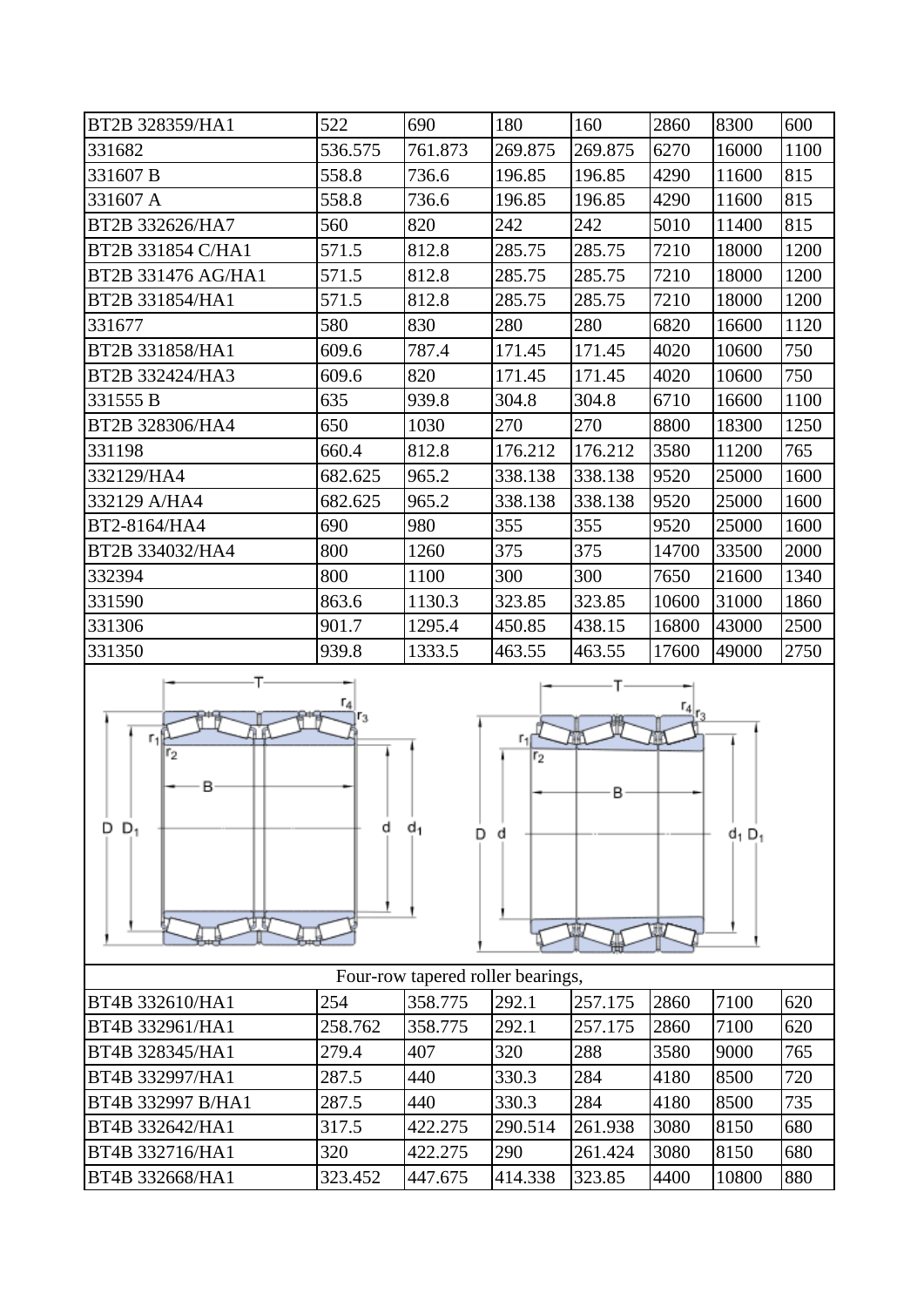| BT4B 328083/HA1       | 333.375 | 469.9   | 366.712 | 328.612 | 4570  | 11400 | 930  |
|-----------------------|---------|---------|---------|---------|-------|-------|------|
| 331807                | 347.662 | 469.9   | 280.194 | 246.063 | 3580  | 8500  | 710  |
| BT4B 332654/HA1       | 352.425 | 488.95  | 384.175 | 342.9   | 3800  | 10200 | 830  |
| BT4B 334056 B/HA1     | 368.294 | 523.875 | 411.162 | 366.712 | 5830  | 15000 | 1160 |
| BT4B 334011           | 368.3   | 523.875 | 411.162 | 366.712 | 5830  | 15000 | 1160 |
| BT4B 334048/HA1       | 384.175 | 546.1   | 437.96  | 384.175 | 6440  | 16600 | 1290 |
| BT4B 331809/HA1       | 384.175 | 546.1   | 428.625 | 384.175 | 6440  | 16600 | 1290 |
| BT4B 332664/HA1       | 390.525 | 546.1   | 428.625 | 384.175 | 6440  | 16600 | 1290 |
| BT4B 328305/HA1       | 391.071 | 550     | 428.625 | 384.175 | 6440  | 16600 | 1290 |
| <b>BT4-8050/HA1</b>   | 400     | 540     | 295     | 330     | 4840  | 12500 | 980  |
| 332297                | 400     | 540     | 330     | 295     | 4840  | 12500 | 980  |
| BT4B 328923/HA1       | 406.4   | 590.55  | 434.975 | 381     | 6930  | 16600 | 1270 |
| BT4B 332813 B/HA1C425 | 406.445 | 565.201 | 409.575 | 365.125 | 6050  | 15600 | 1180 |
| BT4B 334047/HA1       | 415.925 | 590.55  | 479.96  | 419.1   | 7210  | 19300 | 1430 |
| BT4B 332814/HA1       | 415.925 | 590.55  | 469.9   | 419.1   | 7210  | 19300 | 1460 |
| BT4B 328564/HA4       | 419.1   | 590.64  | 469.9   | 419.1   | 6600  | 15000 | 1160 |
| BT4B 328203/HA1       | 419.1   | 590.55  | 469.9   | 419.1   | 7210  | 19300 | 1460 |
| BT4B 332590/HA1       | 431.8   | 647.7   | 387.35  | 338.138 | 6600  | 15000 | 1160 |
| 331999                | 431.8   | 571.5   | 366.713 | 320.675 | 4950  | 14000 | 1060 |
| BT4B 328922/HA1       | 447.675 | 635     | 496.888 | 446.088 | 8250  | 22000 | 1600 |
| BT4-8053/HA1          | 450     | 595     | 388     | 352     | 5500  | 16300 | 1220 |
| BT4B 334147/HA1       | 450     | 595     | 390     | 352     | 5500  | 16300 | 1220 |
| BT4B 332822/HA1       | 453.39  | 635     | 496.888 | 446.088 | 8250  | 22000 | 1600 |
| BT4B 328268/HA1       | 482.6   | 615.95  | 355.6   | 317.5   | 5120  | 15300 | 1120 |
| BT4-8052/HA1          | 482.6   | 647.7   | 436.5   | 401.638 | 7210  | 20000 | 1460 |
| BT4B 332760/HA1       | 488.95  | 679.45  | 533.4   | 479.425 | 9350  | 25500 | 1830 |
| BT4B 328732/HA1       | 510     | 655     | 405     | 362     | 6270  | 19000 | 1370 |
| BT4B 332933/HA1       | 530.225 | 736.6   | 579.438 | 519.112 | 11200 | 31000 | 2160 |
| BT4B 332659/HA1       | 547.688 | 761.873 | 600.075 | 536.575 | 11700 | 32000 | 2200 |
| BT4B 334125/HA1       | 555.233 | 761.873 | 692.15  | 536.575 | 11700 | 32000 | 2200 |
| BT4B 332658/HA4       | 581.025 | 812.8   | 641.35  | 571.5   | 12100 | 32000 | 2160 |
| BT4B 328045/HA1       | 604.838 | 787.4   | 420.688 | 369.888 | 8420  | 23200 | 1660 |
| BT4B 332934/HA1       | 644.525 | 857.25  | 590.55  | 523.875 | 12100 | 36500 | 2400 |
| BT4B 332928/HA1       | 669.925 | 933.45  | 725.488 | 649.288 | 17200 | 49000 | 3150 |
| BT4B 332943/HA4       | 744.538 | 1035.05 | 812.8   | 727.075 | 20500 | 58500 | 3600 |
| BT4B 332596/HA4       | 749.3   | 990.6   | 650     | 577     | 15100 | 45500 | 2850 |
| BT4B 334099/HA4       | 770     | 1040    | 800     | 650     | 18300 | 53000 | 3250 |
| BT4B 332956/HA4       | 777.875 | 1079.5  | 844.55  | 755.65  | 22000 | 63000 | 3800 |
| BT4B 332571/HA4       | 863.6   | 1130.3  | 717.55  | 644.525 | 19800 | 62000 | 3750 |
| BT4B 332786/HA4       | 872.769 | 1181.1  | 714.375 | 628.65  | 20900 | 57000 | 3550 |
| BT4B 328956/HA4       | 872.847 | 1181.1  | 714.375 | 628.65  | 20900 | 57000 | 3550 |
| BT4B 328074/HA4       | 879.475 | 1219.2  | 933.45  | 838.2   | 28100 | 81500 | 4750 |
| BT4B 332602/HA4       | 889     | 1219.2  | 880     | 784.225 | 27000 | 78000 | 4550 |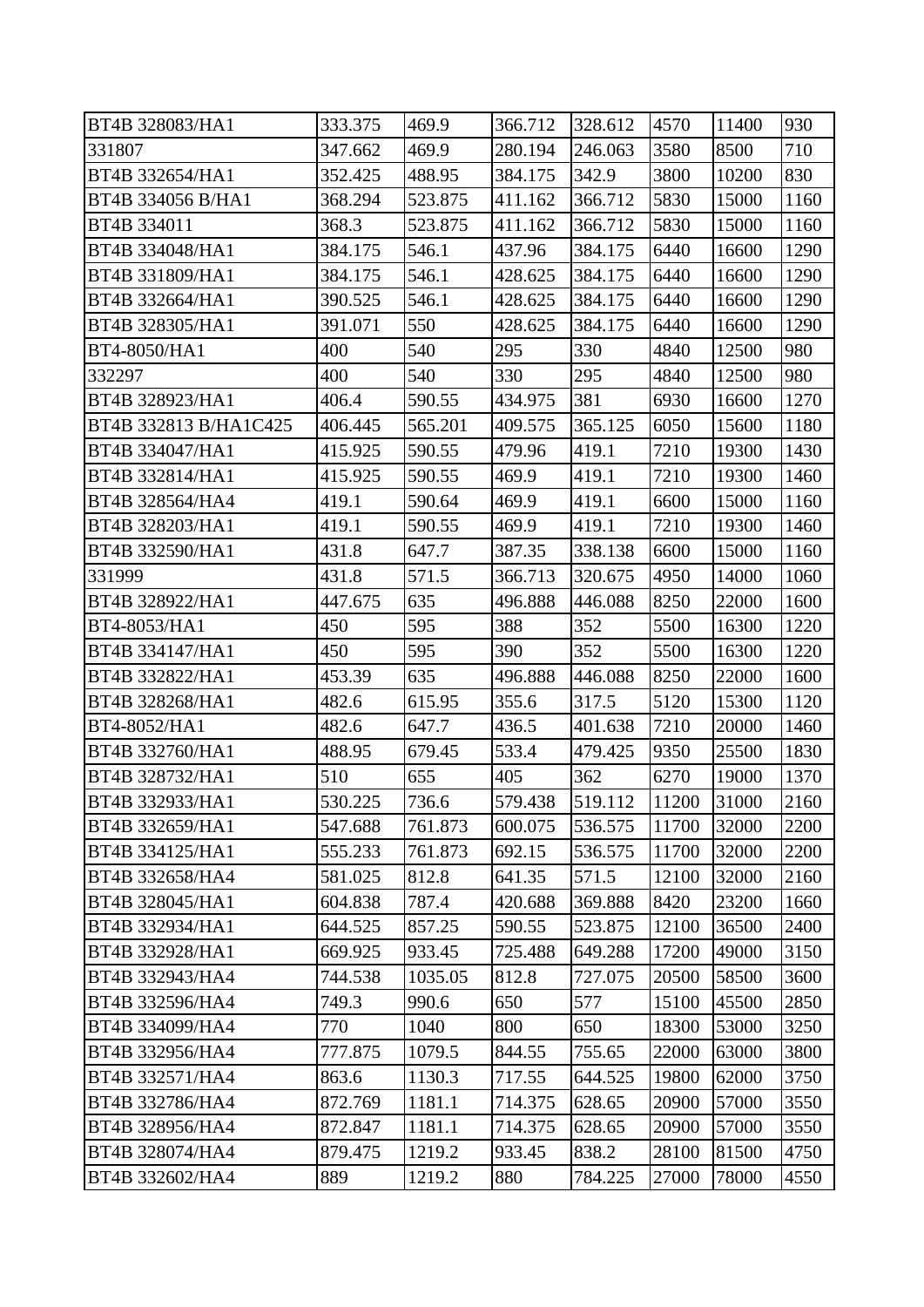| BT4B 334081/HA4                | 896.903  | 1264    | 766     | 680     | 22900 | 64000 | 3800 |
|--------------------------------|----------|---------|---------|---------|-------|-------|------|
| BT4B 332720/HA4                | 1004.634 | 1308.1  | 812.8   | 730.25  | 24600 | 76500 | 4400 |
| BT4-0039 E8/C355               |          | 358.775 | 268.875 | 268.875 | 3050  | 5700  | 510  |
| 331138 AG                      | 139.7    | 200.025 | 157.162 | 160.34  | 858   | 2080  | 204  |
| 331480 G                       | 177.8    | 247.65  | 192.088 | 192.088 | 1230  | 3000  | 280  |
| BT4-0010 G/HA1C400VA903177.8   |          | 247.65  | 192.088 | 192.088 | 1020  | 2500  | 232  |
| BT4-0027 AG/HA1                | 198.438  | 284.162 | 225.425 | 225.425 | 1760  | 3750  | 355  |
| BT4-0021 G/HA1                 | 206.375  | 282.575 | 190.5   | 190.5   | 1400  | 3350  | 305  |
| 331486 G                       | 206.375  | 282.575 | 190.5   | 190.5   | 1300  | 3350  | 305  |
| BT4-0013 G/HA1C400VA903206.375 |          | 282.575 | 190.5   | 190.5   | 1140  | 2500  | 240  |
| BT4B 328204/HA1                | 216.103  | 330.2   | 263.525 | 269.875 | 2240  | 5100  | 475  |
| BT4-0035 E8/C355               | 220      | 295     | 315     | 315     | 1860  | 4050  | 360  |
| BT4-0040 E8/C355               | 220.662  | 314.325 | 239.712 | 239.712 | 2120  | 4000  | 365  |
| 331156 G                       | 220.662  | 314.325 | 239.712 | 239.712 | 2200  | 5200  | 465  |
| BT4-0020/HA1                   | 240      | 338     | 248     | 248     | 2550  | 5500  | 500  |
| 330782 AG                      | 241.478  | 349.148 | 228.6   | 228.6   | 2160  | 5000  | 455  |
| 330862 B                       | 244.475  | 327.025 | 193.675 | 193.675 | 1830  | 4300  | 390  |
| BT4B 329071 G/HA1VA901         | 254      | 358.775 | 269.875 | 269.875 | 2460  | 5700  | 510  |
| 331275 B                       | 254      | 358.775 | 269.875 | 269.875 | 2860  | 7100  | 620  |
| BT4B 328551/HA1                | 260      | 440     | 298.5   | 298.5   | 3910  | 7350  | 670  |
| BT4B 331487 G/HA1              | 260.35   | 422.275 | 314.325 | 317.5   | 4130  | 8000  | 710  |
| BT4-0014 G/HA1C400VA903266.7   |          | 355.6   | 230.188 | 228.6   | 1870  | 4650  | 415  |
| BT4B 328209 G/HA1C455          | 266.7    | 355.6   | 230.188 | 228.6   | 2200  | 5600  | 500  |
| BT4B 331168 B                  | 269.875  | 381     | 282.575 | 282.575 | 3080  | 7500  | 655  |
| BT4-0012 G/HA1C500VA901276.225 |          | 393.7   | 269.875 | 269.875 | 2750  | 5850  | 530  |
| BT4-0011 G/HA1C500VA901279.4   |          | 393.7   | 269.875 | 269.875 | 2750  | 5850  | 530  |
| 330540 AG                      | 279.578  | 380.898 | 244.475 | 244.475 | 2290  | 6400  | 540  |
| <b>BT4-0026 A/PEX</b>          | 280      | 406.4   | 298.45  | 298.45  | 4150  | 9000  | 750  |
| BT4B 332441 G/HA1              | 280      | 460     | 324     | 324     | 4680  | 9300  | 815  |
| BT4-8116 E1/C525               | 285      | 400     | 340     | 340     | 3650  | 7650  | 655  |
| 330337 AG                      | 285.75   | 380.898 | 244.475 | 244.475 | 2290  | 6400  | 540  |
| BT4-0015 G/HA1C400VA903285.75  |          | 380.898 | 244.475 | 244.475 | 2200  | 5500  | 475  |
| BT4B 331452 G/HA1              | 288.925  | 406.4   | 298.45  | 292.45  | 3580  | 9000  | 750  |
| BT4B 331968 BG/HA1             | 292.1    | 422.275 | 269.875 | 269.875 | 3800  | 8000  | 680  |
| BT4B 328725 G/HA1              | 300      | 440     | 280.988 | 279.4   | 3190  | 7800  | 670  |
| BT4B 334126 G/HA1VA901         | 300      | 440     | 280.99  | 279.4   | 3080  | 6700  | 585  |
| BT4B 334008 G/HA1VA901         | 304.648  | 438.048 | 280.99  | 279.4   | 3080  | 6700  | 585  |
| BT4B 328828 G/HA1              | 304.648  | 438.048 | 280.99  | 279.4   | 3080  | 6950  | 585  |
| 331492                         | 304.648  | 438.048 | 280.99  | 279.4   | 3080  | 6950  | 585  |
| BT4B 328909 G/HA1VA901         | 304.8    | 501.65  | 336.55  | 336.55  | 4730  | 9300  | 780  |
| BT4-8061 G/HA1C400VA901304.8   |          | 495.3   | 342.9   | 342.9   | 5120  | 9300  | 780  |
| BT4-8057 G/HA1VA901            | 304.8    | 419.1   | 269.875 | 269.875 | 2920  | 6700  | 570  |
| BT4-0016 G/HA1C445VA901304.902 |          | 412.648 | 266.7   | 266.7   | 2700  | 6700  | 570  |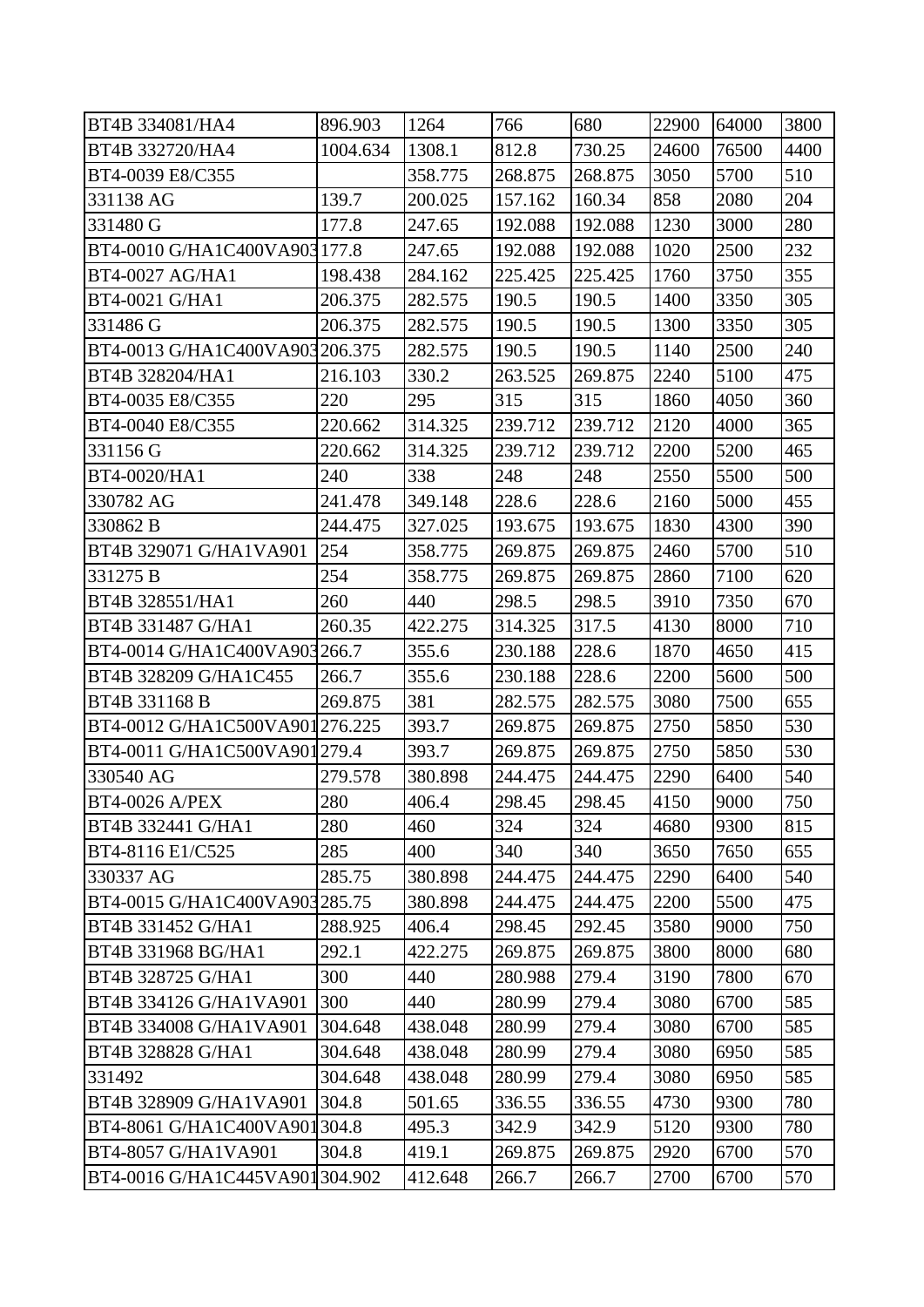| 330758 BG                 | 304.902 | 412.648 | 266.7   | 266.7   | 2970 | 7500  | 640  |
|---------------------------|---------|---------|---------|---------|------|-------|------|
| BT4-0004 G/HA1            | 304.902 | 412.648 | 266.7   | 266.7   | 3190 | 7500  | 640  |
| BT4B 334076 G/HA1VA901    | 305     | 438.048 | 280.99  | 279.4   | 3080 | 6700  | 585  |
| BT4-8127 E1/C700          | 310     | 430     | 350     | 350     | 4750 | 9150  | 765  |
| BT4-8093 G/HA1VA901       | 310     | 430     | 310     | 310     | 2860 | 6550  | 570  |
| BT4B 331161 AG/HA4        | 317.5   | 447.675 | 327.025 | 327.025 | 4400 | 10800 | 880  |
| <b>BT4B 328952 A/HA1</b>  | 317.5   | 438.15  | 276.225 | 276.225 | 3520 | 8300  | 695  |
| BT4B 334023 E1/C675       | 317.5   | 422.275 | 269.875 | 269.875 | 2860 | 6550  | 570  |
| 330870 BG                 | 317.5   | 422.275 | 269.875 | 269.875 | 3360 | 8150  | 680  |
| <b>BT4B 331161 BG/HA1</b> | 317.5   | 447.675 | 327.025 | 327.025 | 4730 | 10800 | 880  |
| BT4B 334020 G/HA4         | 317.5   | 438.15  | 276.225 | 276.225 | 3520 | 8300  | 695  |
| BT4-8174 E81/C675         | 330.2   | 444.5   | 301.625 | 301.625 | 4250 | 8800  | 735  |
| <b>BT4B 332647 G/HA1</b>  | 330.2   | 444.5   | 301.625 | 301.625 | 3690 | 9650  | 800  |
| BT4-8174 E8/C675          | 330.2   | 444.5   | 301.625 | 301.625 | 4250 | 8800  | 735  |
| BT4-8113 E2/C500          | 330.302 | 438.023 | 247.65  | 254     | 3400 | 6400  | 550  |
| 331381                    | 333.375 | 469.9   | 342.9   | 342.9   | 4570 | 11400 | 930  |
| BT4-8017/HA1C600VA941     | 333.375 | 469.9   | 342.9   | 342.9   | 4130 | 10200 | 830  |
| BT4B 332963 B/HA1         | 340     | 520     | 323.5   | 323.5   | 5610 | 10400 | 880  |
| BT4B 332963/HA1           | 340     | 520     | 323.5   | 323.5   | 5230 | 10400 | 880  |
| BT4B 331553/HA1           | 342.9   | 571.5   | 342.54  | 342.9   | 6270 | 11600 | 950  |
| BT4-8160 E8/C475          | 343.052 | 457.098 | 254     | 254     | 3600 | 7100  | 600  |
| BT4B 328817 EX1/C475      | 343.052 | 457.098 | 254     | 254     | 3100 | 6400  | 540  |
| BT4B 328817 G/HA1VA902    | 343.052 | 457.098 | 254     | 254     | 2550 | 6400  | 540  |
| BT4-8160 E81/C475         | 343.052 | 457.098 | 254     | 254     | 3600 | 7100  | 600  |
| BT4B 334106 G/HA1VA901    | 343.052 | 457.098 | 254     | 254     | 2330 | 6000  | 510  |
| BT4B 328817 E1/C475       | 343.052 | 457.098 | 254     | 254     | 3350 | 6400  | 540  |
| 330661 E/C475             | 343.052 | 457.098 | 254     | 254     | 3450 | 6800  | 570  |
| BT4B 334033 G/HA1VA901    | 343.052 | 457.098 | 254     | 254     | 2510 | 6100  | 530  |
| BT4B 328986 G/HA1VA901    | 343.052 | 457.098 | 323.85  | 254     | 2700 | 6400  | 540  |
| BT4-8160 E81/C400         | 343.052 | 457.098 | 254     | 254     | 3600 | 7100  | 600  |
| BT4B 331228 G/HA1C200     | 346.075 | 488.95  | 358.775 | 358.775 | 5280 | 12500 | 1020 |
| BT4-8070 G/HA1VA901       | 347.662 | 469.9   | 292.1   | 292.1   | 3910 | 8500  | 710  |
| <b>BT4B 331077 AG/HA1</b> | 347.662 | 469.9   | 260.35  | 260.35  | 3800 | 10200 | 830  |
| 331092 A                  | 347.662 | 469.9   | 292.1   | 292.1   | 3800 | 10200 | 830  |
| BT4-8117 E1/C475          | 350     | 480     | 420     | 420     | 4750 | 10200 | 815  |
| 330662 E/C480             | 355.6   | 482.6   | 265.113 | 269.875 | 4000 | 8000  | 655  |
| BT4-8162 E8/C480          | 355.6   | 482.6   | 265.113 | 269.875 | 4150 | 8150  | 670  |
| 331271 BG                 | 355.6   | 488.95  | 317.5   | 317.5   | 4130 | 11000 | 880  |
| BT4B 328912 E3/C675       | 355.6   | 488.95  | 317.5   | 317.5   | 5100 | 10000 | 830  |
| 331271                    | 355.6   | 488.95  | 317.5   | 317.5   | 4130 | 11000 | 880  |
| BT4B 328912 G/HA1VA901    | 355.6   | 488.95  | 317.5   | 317.5   | 4130 | 10000 | 830  |
| BT4-8162 E81/C480         | 355.6   | 482.6   | 265.113 | 269.875 | 4150 | 8150  | 670  |
| BT4B 328912 E1/C300       | 355.6   | 488.95  | 317.5   | 317.5   | 5100 | 10000 | 830  |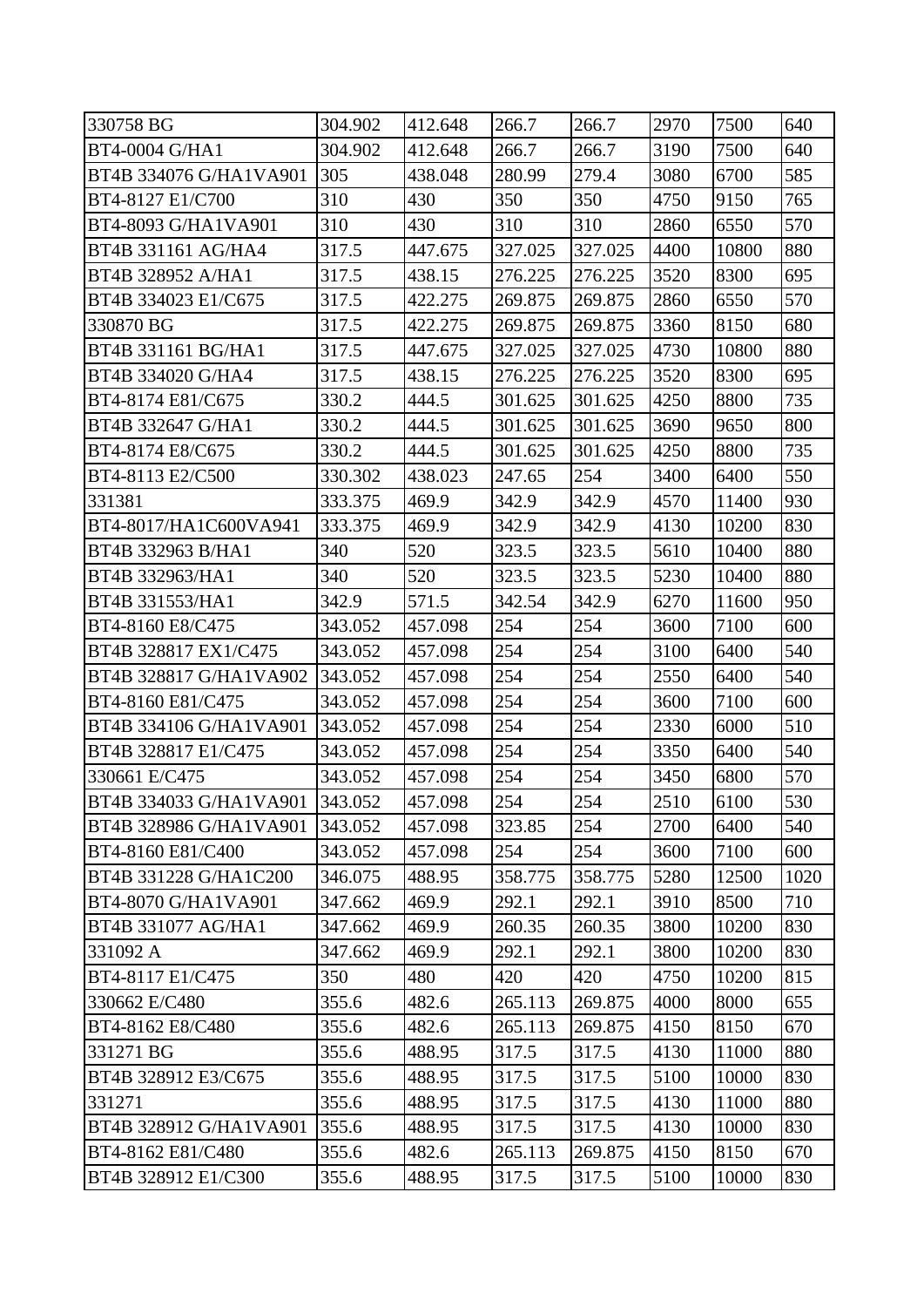| BT4B 328870 EX1/C300           | 355.6   | 482.6   | 265.113 | 269.875 | 3550 | 7500  | 620  |
|--------------------------------|---------|---------|---------|---------|------|-------|------|
| 332059                         | 360     | 510     | 380     | 380     | 5610 | 14300 | 1120 |
| BT4B 328159/HA1                | 360     | 540     | 280     | 280     | 4400 | 9000  | 735  |
| BT4-8015 G/HA1                 | 360     | 540     | 325     | 325     | 5720 | 10800 | 900  |
| 331159 A                       | 368.3   | 523.875 | 382.588 | 382.588 | 6270 | 15000 | 1160 |
| BT4B 332188/HA1                | 374.65  | 501.65  | 250.825 | 260.35  | 3360 | 8150  | 670  |
| BT4B 328816/HA1                | 380     | 560     | 360     | 360     | 6160 | 13700 | 1080 |
| BT4B 328294/HA1                | 380     | 560     | 325     | 325     | 5500 | 11800 | 950  |
| BT4B 332889/HA1                | 380     | 620     | 388     | 388     | 7040 | 13700 | 1080 |
| <b>BT4-8086 G/HA1</b>          | 380     | 736.676 | 300     | 300     | 4180 | 10000 | 800  |
| BT4-8033 G/HA1                 | 380     | 560     | 390     | 360     | 6710 | 13700 | 1080 |
| BT4-8025 G/HA1C300VA903384.175 |         | 546.1   | 400.05  | 400.05  | 6160 | 15000 | 1180 |
| BT4-8025 G/HA1VA903            | 384.175 | 546.1   | 400.05  | 400.05  | 6160 | 15000 | 1180 |
| BT4B 334128/HA1                | 384.175 | 546.1   | 400.05  | 400.05  | 6440 | 16600 | 1290 |
| 331149 A                       | 384.175 | 546.1   | 400.05  | 400.05  | 6440 | 16600 | 1290 |
| 331149 E/C675                  | 384.175 | 546.1   | 400.05  | 400.05  | 8000 | 16600 | 1290 |
| BT4B 334042 E1/C575            | 385.762 | 514.35  | 317.5   | 317.5   | 3910 | 10000 | 780  |
| BT4B 334042 G/HA1VA901         | 385.762 | 514.35  | 317.5   | 317.5   | 3910 | 10000 | 780  |
| BT4B 332824 E/C475             | 395     | 545     | 268     | 288.9   | 4800 | 9500  | 750  |
| BT4B 332824/HA1                | 395     | 545     | 268     | 288.9   | 3910 | 9500  | 750  |
| BT4-8147 G/HA1                 | 400     | 600     | 308     | 308     | 5500 | 11000 | 865  |
| BT4B 331347 AG/HA1             | 406.4   | 565.15  | 381     | 381     | 6050 | 15600 | 1220 |
| BT4B 334092 AG/HA1             | 406.4   | 546.1   | 330     | 330     | 5010 | 13200 | 1000 |
| BT4-8126 E1/C575               | 406.4   | 562     | 381     | 381     | 5700 | 13200 | 1000 |
| BT4B 330650 E/C500             | 406.4   | 546.151 | 288.925 | 288.925 | 5000 | 10200 | 815  |
| BT4-8161 E81/C500              | 406.4   | 546.1   | 288.925 | 288.925 | 5100 | 10200 | 815  |
| BT4B 334093 BG/HA1VA902406.4   |         | 546.1   | 330     | 330     | 4400 | 10200 | 815  |
| BT4-8161 E8/C500               | 406.4   | 546.1   | 288.925 | 288.925 | 5100 | 10200 | 815  |
| BT4B 334093 G/HA1VA901         | 406.4   | 546.1   | 330     | 330     | 4020 | 10200 | 815  |
| BT4B 328838 BG/HA1VA902406.4   |         | 546.1   | 288.925 | 288.925 | 4180 | 9500  | 750  |
| BT4B 328838 BG/HA1VA901406.4   |         | 546.1   | 288.925 | 288.925 | 4180 | 9500  | 750  |
| BT4-8171 E8/C500               | 406.4   | 546.1   | 288.925 | 288.925 | 5100 | 10200 | 815  |
| BT4-8166 E81/C350              | 409.575 | 546.1   | 334.962 | 334.962 | 5850 | 12500 | 965  |
| BT4B 331333 BG/HA1             | 409.575 | 546.1   | 334.962 | 334.962 | 5010 | 13200 | 1000 |
| BT4B 331333 E/C350             | 409.575 | 546.151 | 334.962 | 334.962 | 5700 | 13200 | 1000 |
| BT4B 331333 E/C575             | 409.575 | 546.1   | 334.962 | 334.962 | 5700 | 13200 | 1000 |
| BT4B 329004 G/HA1VA901         | 409.575 | 546.1   | 334.962 | 334.962 | 4840 | 12000 | 930  |
| BT4B 329004 BG/HA1VA901409.575 |         | 546.1   | 334.962 | 334.962 | 4840 | 12000 | 930  |
| BT4B 329004 E1/C575            | 409.575 | 546.1   | 334.962 | 334.962 | 5600 | 12000 | 930  |
| BT4-8166 E8/C350               | 409.575 | 546.1   | 334.962 | 334.962 | 5850 | 12500 | 965  |
| BT4B 334130 G/HA1VA903         | 416     | 574     | 440     | 440     | 6050 | 17000 | 1270 |
| BT4B 328374/HA1                | 420     | 620     | 355     | 355     | 6440 | 14600 | 1120 |
| BT4B 328826 G/HA1              | 420     | 560     | 437     | 437     | 5830 | 16300 | 1220 |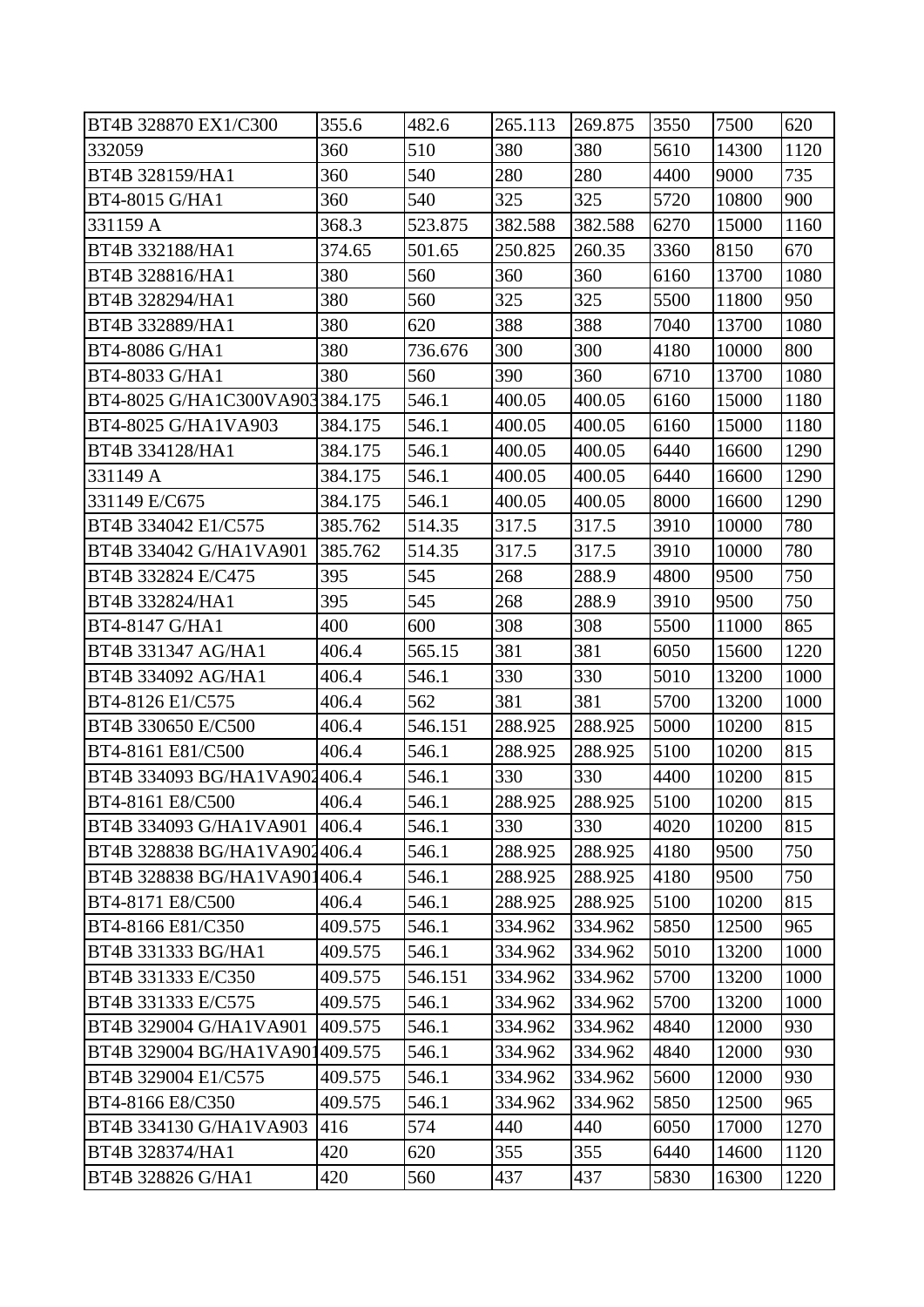| BT4B 334095 G/HA4VA901       | 430     | 575     | 380     | 380    | 5230 | 14300 | 1100 |
|------------------------------|---------|---------|---------|--------|------|-------|------|
| 331125 A                     | 431.8   | 571.5   | 279.4   | 279.4  | 3690 | 9650  | 930  |
| BT4B 331125 BG/HA1           | 431.8   | 571.5   | 279.4   | 279.4  | 3690 | 9650  | 930  |
| BT4-8003 G/HA1VA902          | 431.8   | 571.5   | 336.55  | 336.55 | 4840 | 12700 | 980  |
| BT4B 334019 G/HA1            | 431.8   | 635     | 440     | 355.6  | 6600 | 15000 | 1160 |
| BT4-8169 E81/C450            | 431.8   | 571.5   | 279.4   | 279.4  | 4650 | 10000 | 800  |
| BT4-8067 G/HA1VA902          | 431.8   | 571.5   | 400     | 400    | 4840 | 12700 | 980  |
| BT4B 331226 AG/HA1           | 431.8   | 571.5   | 336.55  | 336.55 | 4950 | 14000 | 1060 |
| BT4B 331226/HA1              | 431.8   | 571.5   | 336.55  | 336.55 | 4950 | 14000 | 1060 |
| BT4B 331226 BG/HA1           | 431.8   | 571.5   | 336.55  | 336.55 | 5280 | 14000 | 1060 |
| BT4-8170 E81/C550            | 431.8   | 571.5   | 336.55  | 336.55 | 5850 | 13400 | 1020 |
| BT4B 328829/HA1              | 440     | 580     | 420     | 420    | 6050 | 17600 | 1320 |
| BT4B 334055 ABG/HA1VA9440    |         | 590     | 480     | 480    | 7650 | 20000 | 1460 |
| BT4-8124 E/C550              | 440     | 580     | 360     | 360    | 6200 | 14300 | 1080 |
| 332313                       | 440     | 650     | 353.5   | 353.5  | 6600 | 15000 | 1160 |
| BT4B 328944 G/HA1VA901       | 440     | 650     | 353.5   | 353.5  | 6710 | 13200 | 1020 |
| 330608 C                     | 447.675 | 635     | 463.55  | 463.55 | 8250 | 22000 | 1600 |
| BT4B 332773 E/C725           | 450     | 595     | 368     | 368    | 6800 | 16300 | 1220 |
| BT4-8044 G/HA1VA902          | 450     | 595     | 404     | 404    | 5940 | 16300 | 1220 |
| BT4-8173 E81/C725            | 450     | 595     | 368     | 368    | 6550 | 15300 | 1160 |
| BT4B 328365 EX/C725          | 450     | 595     | 404     | 404    | 6800 | 16300 | 1220 |
| BT4B 328161/HA1              | 450     | 580     | 450     | 450    | 6160 | 19600 | 1400 |
| BT4-8023 AG/HA1VA902         | 450     | 595     | 368     | 368    | 5280 | 13700 | 1040 |
| BT4-8023 G/HA1VA919          | 450     | 595     | 368     | 368    | 5280 | 13700 | 1040 |
| BT4-8173 E8/C725             | 450     | 595     | 368     | 368    | 6550 | 15300 | 1160 |
| BT4B 328287 G/HA1            | 457.073 | 730.148 | 412.75  | 419.1  | 8970 | 19600 | 1460 |
| 331169 BG                    | 457.2   | 596.9   | 276.225 | 279.4  | 4180 | 10800 | 830  |
| BT4B 328827 G/HA4VA901       | 457.2   | 596.9   | 276.225 | 279.4  | 3960 | 10000 | 780  |
| BT4B 328827 ABG/HA1VA9 457.2 |         | 596.9   | 276.225 | 279.4  | 4290 | 10000 | 780  |
| BT4-8125 E1/C725             | 457.2   | 606     | 381     | 381    | 7500 | 16300 | 1250 |
| 331169 E/C500                | 457.2   | 596.9   | 276.225 | 279.4  | 4570 | 10800 | 830  |
| BT4B 331977 E/C725           | 460     | 610     | 360     | 360    | 7500 | 16300 | 1250 |
| BT4-8111 E2/C725             | 460     | 610     | 360     | 360    | 6800 | 14300 | 1100 |
| BT4B 328727 G/HA1VA901       | 460     | 610     | 360     | 360    | 5120 | 12900 | 1020 |
| BT4B 332502/HA1              | 460     | 625     | 421     | 421    | 7210 | 20000 | 1460 |
| BT4B 328913 G/HA1            | 475     | 600     | 368     | 368    | 5280 | 16600 | 1250 |
| BT4B 334078 G/HA1VA901       | 475     | 600     | 368     | 368    | 4730 | 14000 | 1040 |
| BT4B 329007/HA1              | 475     | 660     | 450     | 450    | 8580 | 22400 | 1660 |
| BT4B 328913 BG/HA1C555       | 475     | 600     | 368     | 368    | 5720 | 16600 | 1250 |
| 330886 B                     | 479.425 | 679.45  | 495.3   | 495.3  | 9350 | 22500 | 1830 |
| BT4B 334116 G/HA1VA901       | 479.425 | 679.45  | 495.3   | 495.3  | 8580 | 22400 | 1660 |
| <b>BT4B 334105 BG/HA1</b>    | 482.6   | 635     | 421     | 421    | 6820 | 20400 | 1460 |
| 332096 E/C725                | 482.6   | 615.95  | 330.2   | 330.2  | 6300 | 15300 | 1120 |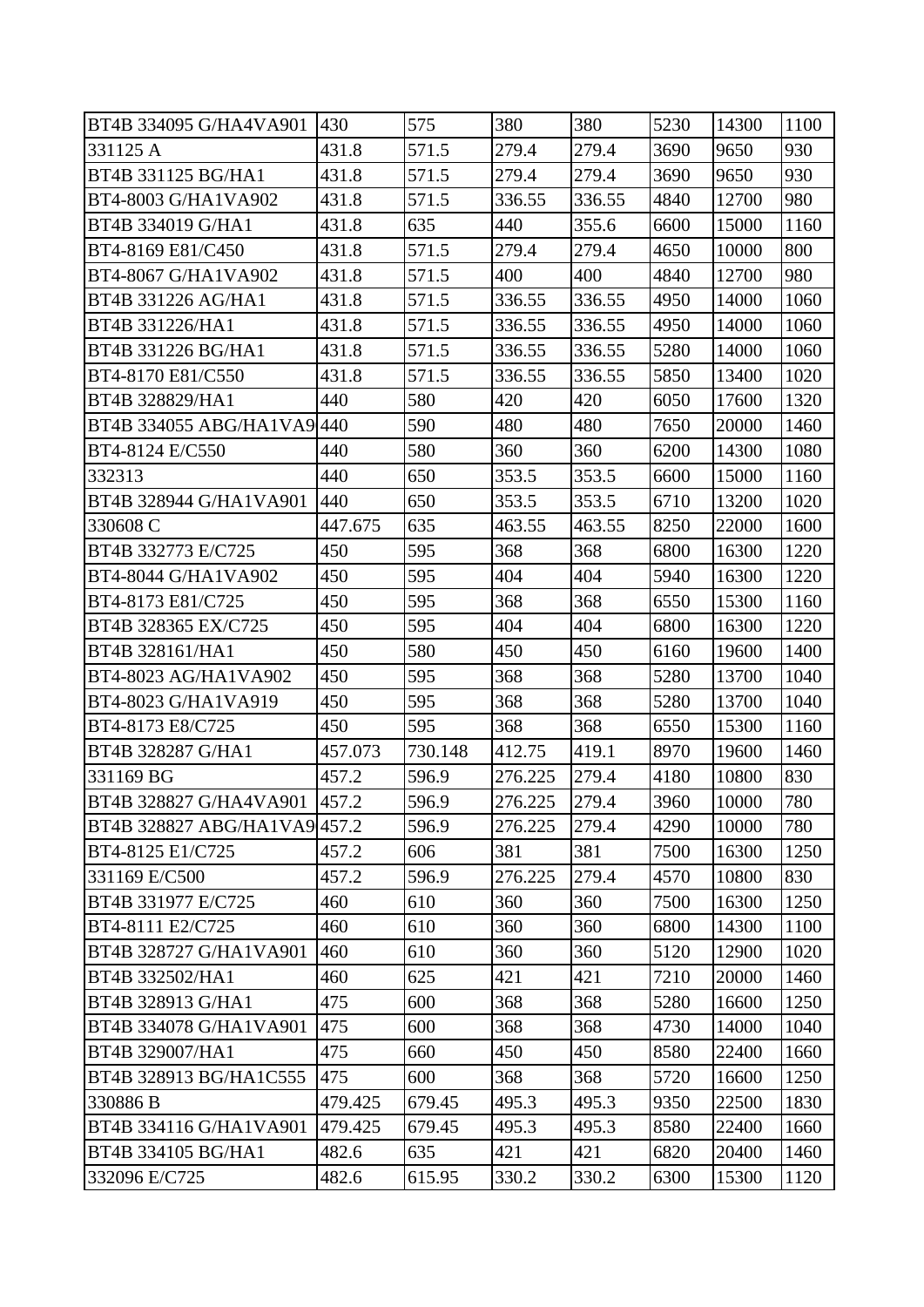| BT4B 334072 G/HA1VA901       | 482.6   | 615.95  | 419.1   | 330.2   | 4950  | 13700 | 1060 |
|------------------------------|---------|---------|---------|---------|-------|-------|------|
| 330641 E/C725                | 482.6   | 615.95  | 330.2   | 330.2   | 6300  | 15300 | 1120 |
| BT4B 328223 G/HA1VA901       | 482.6   | 615.95  | 406.4   | 330.2   | 4460  | 12200 | 930  |
| BT4B 328974 G/HA1VA901       | 482.6   | 615.95  | 402.05  | 402.05  | 5610  | 17300 | 1290 |
| BT4B 328773 G/HA1            | 482.6   | 630     | 420     | 420     | 6600  | 19300 | 1400 |
| BT4B 328842 E1/C325          | 482.6   | 615.95  | 330.2   | 330.2   | 6100  | 13700 | 1060 |
| BT4-8163 E8A/C725            | 482.6   | 615.95  | 330.2   | 330.2   | 6300  | 14300 | 1080 |
| BT4-8163 E8/C725             | 482.6   | 615.95  | 330.2   | 330.2   | 6300  | 14300 | 1080 |
| BT4B 334072 BG/HA1VA903482.6 |         | 615.95  | 419.1   | 330.2   | 5280  | 13700 | 1060 |
| BT4-8062 G/HA1VA901          | 482.6   | 615.95  | 420     | 420     | 5500  | 15300 | 1120 |
| BT4B 328887 G/HA1VA901       | 482.6   | 615.95  | 406.4   | 330.2   | 4950  | 13700 | 1060 |
| BT4B 331259 BG/HA1C325       | 482.6   | 647.7   | 417.512 | 417.512 | 7650  | 20000 | 1460 |
| BT4-8163 E81/C725            | 482.6   | 615.95  | 330.2   | 330.2   | 6300  | 14300 | 1080 |
| 332096 BG                    | 482.6   | 615.95  | 330.2   | 330.2   | 5500  | 15300 | 1120 |
| 332096                       | 482.6   | 615.95  | 330.2   | 330.2   | 5120  | 15300 | 1120 |
| BT4B 328391 G/HA1            | 488.95  | 622.3   | 365.125 | 365.125 | 5610  | 17300 | 1290 |
| BT4B 334115 G/HA1VA901       | 489.026 | 634.873 | 320.675 | 320.675 | 4020  | 11200 | 865  |
| BT4B 328282/HA1              | 489.026 | 634.873 | 320.675 | 320.675 | 5010  | 14600 | 1060 |
| 331090 E/C700                | 489.026 | 634.873 | 320.675 | 320.675 | 6300  | 14600 | 1080 |
| BT4B 334014 G/HA1VA901       | 489.026 | 634.873 | 320.675 | 320.675 | 4840  | 12500 | 950  |
| BT4-8135 E/C750              | 490     | 625     | 385     | 385     | 7100  | 16300 | 1220 |
| BT4B 328524/HA1              | 500     | 720     | 400     | 400     | 8250  | 20400 | 1460 |
| BT4-8056 G/HA1               | 500     | 670     | 400.05  | 387.35  | 7210  | 19300 | 1460 |
| BT4B 331499 G/HA1            | 501.65  | 673.1   | 400.05  | 387.35  | 7210  | 19300 | 1460 |
| 331081 A                     | 501.65  | 711.2   | 520.7   | 520.7   | 10200 | 27500 | 1960 |
| BT4B 334022 E1/C725          | 510     | 655     | 377     | 379     | 5720  | 16300 | 1200 |
| BT4B 331747 E/C775           | 510     | 655     | 377     | 379     | 7800  | 19000 | 1370 |
| BT4-8167 E8/C775             | 510     | 655     | 377     | 379     | 7650  | 17600 | 1320 |
| BT4-8167 E81/C775            | 510     | 655     | 377     | 379     | 7650  | 17600 | 1320 |
| BT4-8045 G/HA1VA901          | 514.35  | 673.1   | 422.275 | 422.275 | 6820  | 19000 | 1370 |
| BT4B 328965/HA1              | 515     | 700     | 420     | 420     | 7920  | 21600 | 1560 |
| BT4B 331243 A/HA1            | 520.7   | 736.6   | 400.05  | 400.05  | 7480  | 19600 | 1460 |
| BT4-8043 G/HA1               | 530     | 680     | 440     | 440     | 8250  | 23600 | 1630 |
| BT4B 334028 G/HA1VA901       | 540     | 690     | 434     | 434     | 7040  | 21200 | 1500 |
| BT4-8038 G/HA1VA901          | 540     | 690     | 440     | 440     | 7480  | 21200 | 1500 |
| 331978 BG                    | 540     | 690     | 400     | 400     | 7480  | 21200 | 1500 |
| BT4-8108 E/C625              | 540     | 690     | 400     | 400     | 8150  | 19300 | 1400 |
| BT4B 334038 G/HA3            | 540     | 690     | 434     | 400     | 7040  | 21200 | 1500 |
| BT4B 334080 G/HA1VA901       | 558.8   | 736.6   | 409.575 | 409.575 | 6600  | 20000 | 1430 |
| 331165 AG                    | 558.8   | 736.6   | 322.265 | 322.268 | 6270  | 16600 | 1220 |
| BT4B 331346 A/HA1            | 558.8   | 736.6   | 455.612 | 457.2   | 8420  | 26000 | 1800 |
| BT4B 330993 AG/HA1           | 558.8   | 736.6   | 409.575 | 409.575 | 8580  | 23200 | 1630 |
| BT4B 328864 G/HA4VA901       | 558.8   | 736.6   | 322.262 | 322.262 | 5830  | 14300 | 1060 |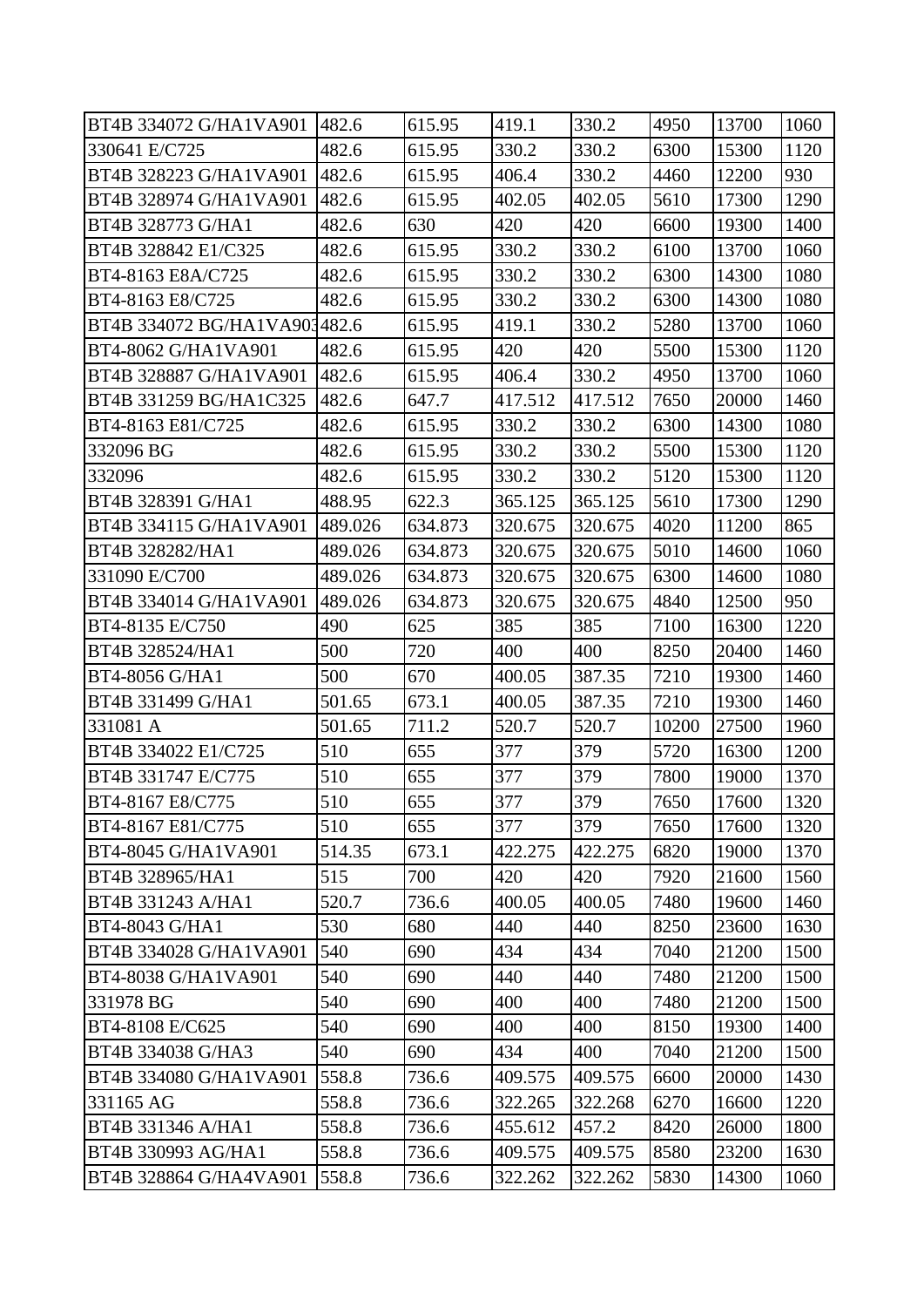| 331165 A                     | 558.8   | 736.6   | 322.265 | 322.268 | 6270  | 16600 | 1220 |
|------------------------------|---------|---------|---------|---------|-------|-------|------|
| BT4B 334136 G/HA1VA901       | 558.8   | 736.6   | 455.612 | 457.2   | 7920  | 23200 | 1630 |
| BT4-8022 G/HA1VA919          | 558.8   | 736.6   | 455.612 | 457.2   | 8580  | 23200 | 1630 |
| BT4-8123 E/C775              | 560     | 920     | 618     | 618     | 17300 | 39000 | 2550 |
| BT4-8153 E/C775              | 560     | 700     | 405     | 405     | 8000  | 21200 | 1460 |
| BT4B 328509/HA4              | 560     | 920     | 618     | 618     | 16500 | 34000 | 2320 |
| 330529 B                     | 571.5   | 812.8   | 593.725 | 593.725 | 12100 | 32000 | 2160 |
| BT4B 334144 G/HA1VA901       | 571.5   | 812.8   | 593.725 | 593.725 | 11900 | 33500 | 2280 |
| BT4B 332666/HA1              | 571.5   | 812.8   | 593.725 | 593.725 | 13200 | 36000 | 2400 |
| 331148 A                     | 584.2   | 762     | 396.875 | 401.638 | 7650  | 22400 | 1560 |
| BT4B 331189 E/C600           | 584.2   | 730.25  | 342.9   | 349.25  | 5940  | 17000 | 1200 |
| BT4B 328314 G/HA1            | 584.2   | 901.7   | 523.08  | 539.747 | 13400 | 28000 | 2000 |
| BT4B 331093 BG/HA1           | 585.788 | 771.525 | 479.425 | 479.425 | 10600 | 30000 | 2040 |
| BT4B 328888 BG/HA1VA901      | 585.788 | 771.525 | 479.425 | 479.425 | 10200 | 27500 | 1900 |
| BT4B 331300 E/C775           | 595.312 | 844.55  | 615.95  | 615.95  | 17300 | 39000 | 2550 |
| 331300                       | 595.312 | 844.55  | 615.95  | 615.95  | 13400 | 36500 | 2400 |
| BT4B 328350 G/HA1            | 600     | 870     | 488     | 488     | 12500 | 29000 | 2040 |
| 331625                       | 603.25  | 857.25  | 622.3   | 622.3   | 14700 | 40500 | 2700 |
| BT4B 331625 E/C800           | 603.25  | 857.25  | 622.3   | 622.3   | 18300 | 40500 | 2700 |
| 331175 BG/C355               | 609.6   | 787.4   | 361.95  | 361.95  | 7370  | 21200 | 1500 |
| 331925                       | 609.6   | 813.562 | 479.425 | 479.425 | 10600 | 30500 | 2080 |
| BT4B 328871 BG/HA1VA902609.6 |         | 787.4   | 361.95  | 361.95  | 7370  | 18600 | 1370 |
| BT4B 328871 G/HA1VA901       | 609.6   | 787.4   | 361.95  | 361.95  | 6820  | 18600 | 1370 |
| BT4B 334108 G/HA4VA901       | 609.6   | 813.562 | 479.425 | 479.425 | 9680  | 27500 | 1900 |
| 331175 A                     | 609.6   | 787.4   | 361.95  | 361.95  | 7370  | 21200 | 1500 |
| BT4B 328510/HA1              | 620     | 800     | 363.5   | 363.5   | 7480  | 21600 | 1530 |
| BT4-8031 E/C800              | 625     | 815     | 480     | 480     | 13200 | 31000 | 2120 |
| BT4-8137 G/HA1               | 625     | 815     | 600     | 600     | 13200 | 31000 | 2120 |
| 330990 A                     | 635     | 901.7   | 654.05  | 654.05  | 15700 | 45000 | 2900 |
| BT4B 334141 G/HA1VA901       | 635     | 901.7   | 654.05  | 654.05  | 14500 | 41500 | 2700 |
| BT4B 332671/HA1              | 646.112 | 857.25  | 542.925 | 542.925 | 12100 | 36500 | 2400 |
| BT4-8064 G/HA1VA901          | 648     | 1030    | 592     | 592     | 16800 | 38000 | 2550 |
| BT4-8036 G/HA1               | 650     | 1040    | 610     | 610     | 17600 | 36500 | 2500 |
| BT4-8009 G/HA1VA901          | 650     | 1030    | 592     | 592     | 16800 | 38000 | 2550 |
| BT4B 332827 AG/HA1           | 650     | 1030    | 560     | 560     | 16800 | 38000 | 2550 |
| BT4B 332827 E/C850           | 650     | 1030    | 560     | 560     | 20800 | 38000 | 2550 |
| BT4-8037 G/HA1VA901          | 650     | 1040    | 610     | 610     | 17600 | 36500 | 2500 |
| 330824 A                     | 657.225 | 933.45  | 676.275 | 676.275 | 17200 | 49000 | 3150 |
| BT4B 332833 G/HA4            | 660     | 1070    | 648.002 | 648.002 | 19400 | 41500 | 2750 |
| BT4-8060 G/HA4VA901          | 660     | 1070    | 648     | 648     | 19000 | 38000 | 2500 |
| BT4B 334002 G/HA1VA901       | 660     | 855     | 400.842 | 318.48  | 6270  | 17300 | 1220 |
| BT4B 328511/HA1              | 660     | 855     | 318.5   | 318.5   | 7040  | 18600 | 1320 |
| BT4B 331190 BG/HA1           | 660.4   | 812.8   | 365.125 | 365.125 | 7210  | 22400 | 1530 |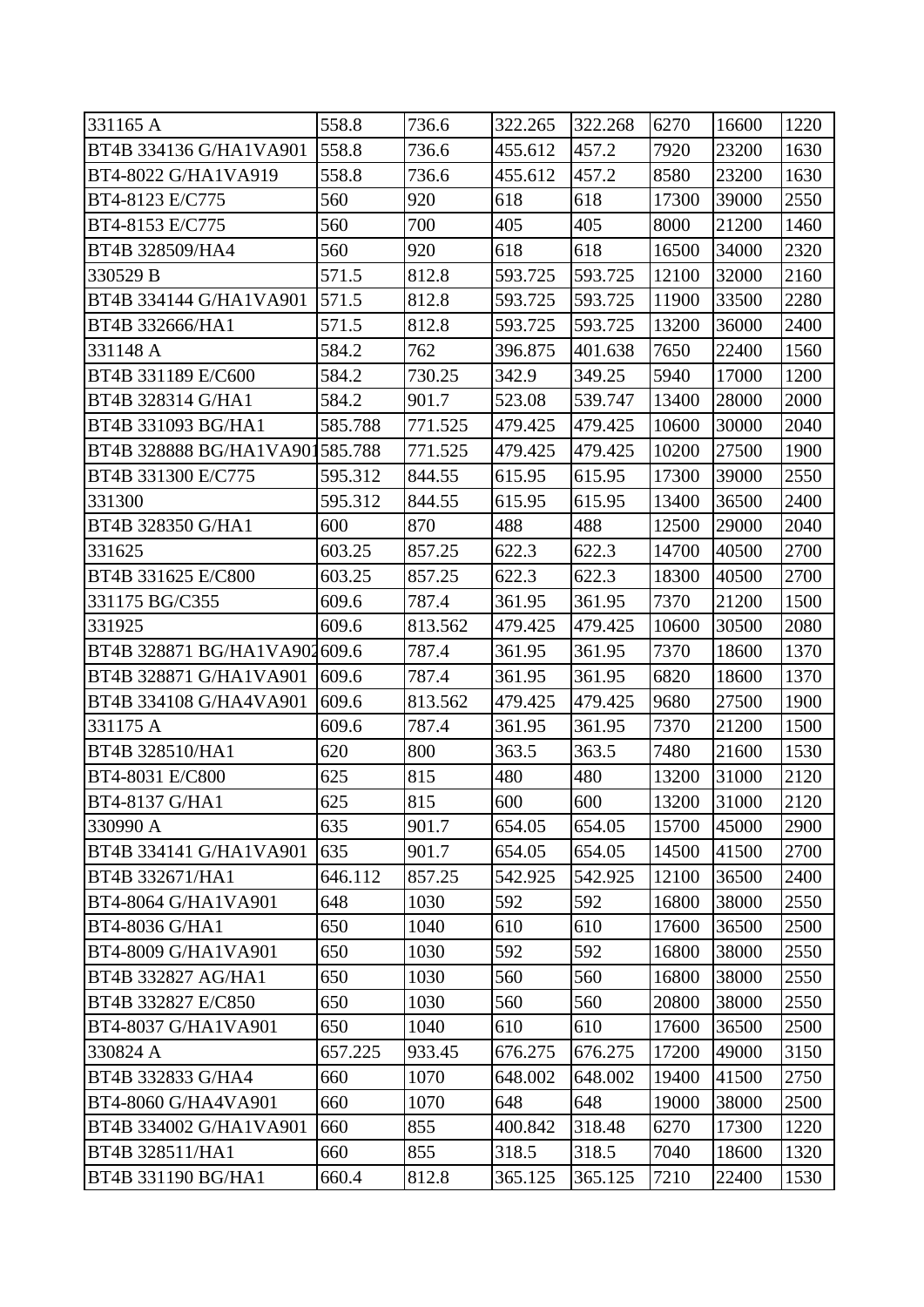| 331190                        | 660.4   | 812.8    | 365.125 | 365.125 | 6710  | 22400 | 1530 |
|-------------------------------|---------|----------|---------|---------|-------|-------|------|
| BT4B 328977 BG/HA1VA901       | 660.4   | 812.8    | 365.125 | 365.125 | 7210  | 20400 | 1430 |
| BT4B 332906/HA4               | 676     | 910      | 620     | 620     | 14200 | 41500 | 2700 |
| BT4B 334016 G/HA1VA901        | 679.45  | 901.7    | 635     | 552.45  | 12100 | 36000 | 2400 |
| BT4B 334016 AG/HA1VA901679.45 |         | 901.7    | 635     | 542.45  | 12100 | 36000 | 2400 |
| BT4B 334015 BG/HA1VA901679.45 |         | 901.7    | 552.45  | 552.45  | 13200 | 36000 | 2400 |
| BT4B 334015 G/HA1VA901        | 679.45  | 901.7    | 552.45  | 552.45  | 12100 | 36000 | 2400 |
| BT4B 331700 AG/HA4            | 679.45  | 901.7    | 552.45  | 552.45  | 13000 | 39000 | 2550 |
| BT4B 328349/HA1               | 680     | 930      | 700     | 700     | 18300 | 54000 | 3400 |
| BT4B 334060 G/HA1VA901        | 682.625 | 965.2    | 701.675 | 701.675 | 17200 | 49000 | 3100 |
| BT4B 331503 G/HA4             | 682.625 | 965.2    | 701.675 | 701.675 | 17600 | 50000 | 3200 |
| BT4B 331089 CG/HA1            | 685.8   | 876      | 352.425 | 355.6   | 7810  | 22000 | 1500 |
| BT4B 328955 ABG/HA1VA9 685.8  |         | 876.3    | 352.425 | 355.6   | 7650  | 20000 | 1400 |
| BT4B 331089 A/HA4             | 685.8   | 876.3    | 352.425 | 355.6   | 6930  | 20800 | 1430 |
| BT4B 328955 BG/HA1VA901       | 685.8   | 876.3    | 352.425 | 355.6   | 7650  | 20000 | 1400 |
| BT4B 328704 G/HA1             | 685.8   | 876.3    | 434.975 | 355.6   | 7210  | 22000 | 1500 |
| BT4-8109 E1/C800              | 708.025 | 930.275  | 565.15  | 565.15  | 15600 | 37500 | 2400 |
| BT4B 332098 A/HA4             | 708.025 | 930.275  | 565.15  | 565.15  | 13000 | 39000 | 2500 |
| BT4B 331351 E/C775            | 710     | 900      | 410     | 410     | 11000 | 27000 | 1800 |
| BT4B 331351 BG/HA1            | 710     | 900      | 410     | 410     | 9680  | 27000 | 1800 |
| BT4B 334051 G/HA1VA901        | 710     | 900      | 410     | 410     | 8250  | 24000 | 1660 |
| 331351                        | 710     | 900      | 410     | 410     | 8800  | 26500 | 1760 |
| BT4B 329010 G/HA1VA901        | 711.2   | 914.4    | 317.5   | 317.5   | 6600  | 17300 | 1200 |
| BT4-8139 G/HA1                | 711.2   | 914.4    | 390     | 390     | 7650  | 19300 | 1340 |
| 332244 B                      | 717.55  | 946.15   | 565.15  | 565.15  | 14500 | 40500 | 2600 |
| BT4-8069 G/HA1VA901           | 717.55  | 946.15   | 565.15  | 565.15  | 13400 | 36500 | 2400 |
| 332244                        | 717.55  | 946.15   | 565.15  | 565.15  | 13400 | 40500 | 2650 |
| 330803 A                      | 730.25  | 1035.05  | 755.65  | 755.65  | 20500 | 58500 | 3600 |
| BT4B 334082 G/HA1VA901        | 749.3   | 990.6    | 605     | 605     | 13200 | 40500 | 2600 |
| 331616                        | 749.3   | 990.6    | 605     | 605     | 15100 | 45500 | 2850 |
| BT4-8048 E/C725               | 750     | 950      | 410     | 410     | 10800 | 26500 | 1730 |
| BT4B 328376/HA4               | 750     | 1130     | 690     | 690     | 20100 | 46500 | 2900 |
| BT4B 334075 G/HA1VA901        | 762     | 1079.5   | 787.4   | 787.4   | 21200 | 61000 | 3750 |
| BT4-8121 E/C600               | 785     | 1010     | 600     | 600     | 16600 | 43000 | 2700 |
| BT4-8114 E/C700               | 785     | 1040     | 560     | 560     | 16000 | 41500 | 2600 |
| BT4B 334040/HA4               | 825.5   | 1168.4   | 844.6   | 844.6   | 23600 | 76500 | 4400 |
| BT4B 331066 A/HA4             | 825.5   | 1168.4   | 844.55  | 844.55  | 26000 | 76500 | 4500 |
| BT4B 334135 G/HA4VA901        | 825.5   | 1168.4   | 844.55  | 844.55  | 24600 | 73500 | 4300 |
| BT4B 332967/HA4               | 863.6   | 1169.987 | 844.55  | 844.55  | 23800 | 76500 | 4400 |
| BT4B 331123 DG/HA1            | 863.6   | 1130.3   | 669.925 | 669.925 | 19800 | 62000 | 3750 |
| BT4B 334150 G/HA4VA901        | 863.6   | 1169.987 | 844.55  | 844.55  | 23300 | 71000 | 4050 |
| BT4B 331649/HA4               | 863.6   | 1181.1   | 666.75  | 666.75  | 20900 | 57000 | 3550 |
| BT4B 330742 A/HA4             | 863.6   | 1219.1   | 876.3   | 889     | 28100 | 81500 | 4750 |